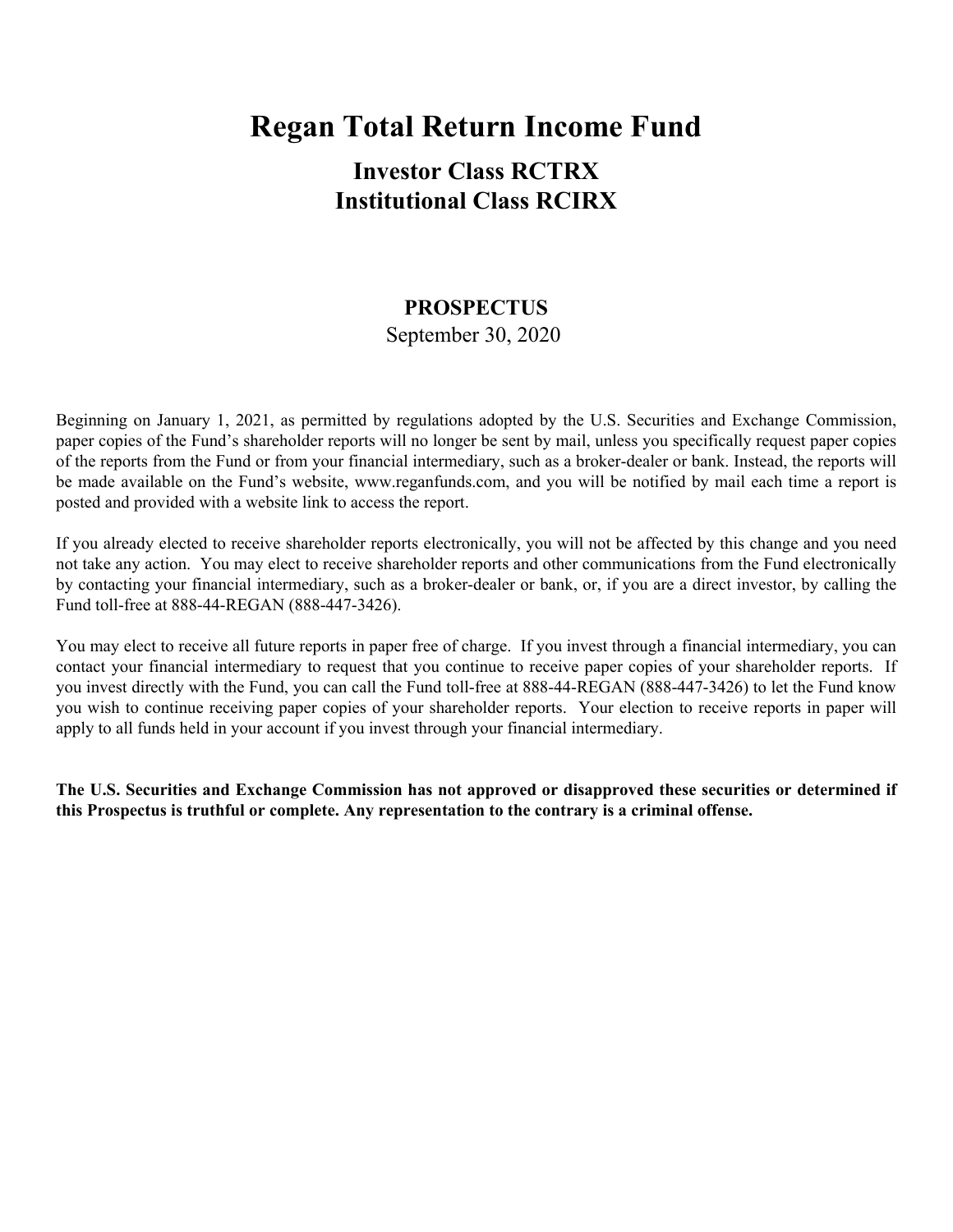## **TABLE OF CONTENTS**

| Regan Total Return Income Fund.                                                   |                 |
|-----------------------------------------------------------------------------------|-----------------|
| Investment Objective, Principal Investment Strategies and Related Principal Risks |                 |
| Disclosure of Portfolio Holdings                                                  | <u>13</u>       |
| Management of the Fund.                                                           | <u>13</u>       |
| Shareholder Information.                                                          | <u>14</u>       |
| Dividends and Distributions.                                                      | <u>19</u>       |
|                                                                                   | 20              |
|                                                                                   | $\overline{20}$ |
|                                                                                   | 21              |
| Additional Information.                                                           | 22              |
| Financial Highlights                                                              | 24              |
| Privacy Notice.                                                                   | $PN-1$          |
|                                                                                   |                 |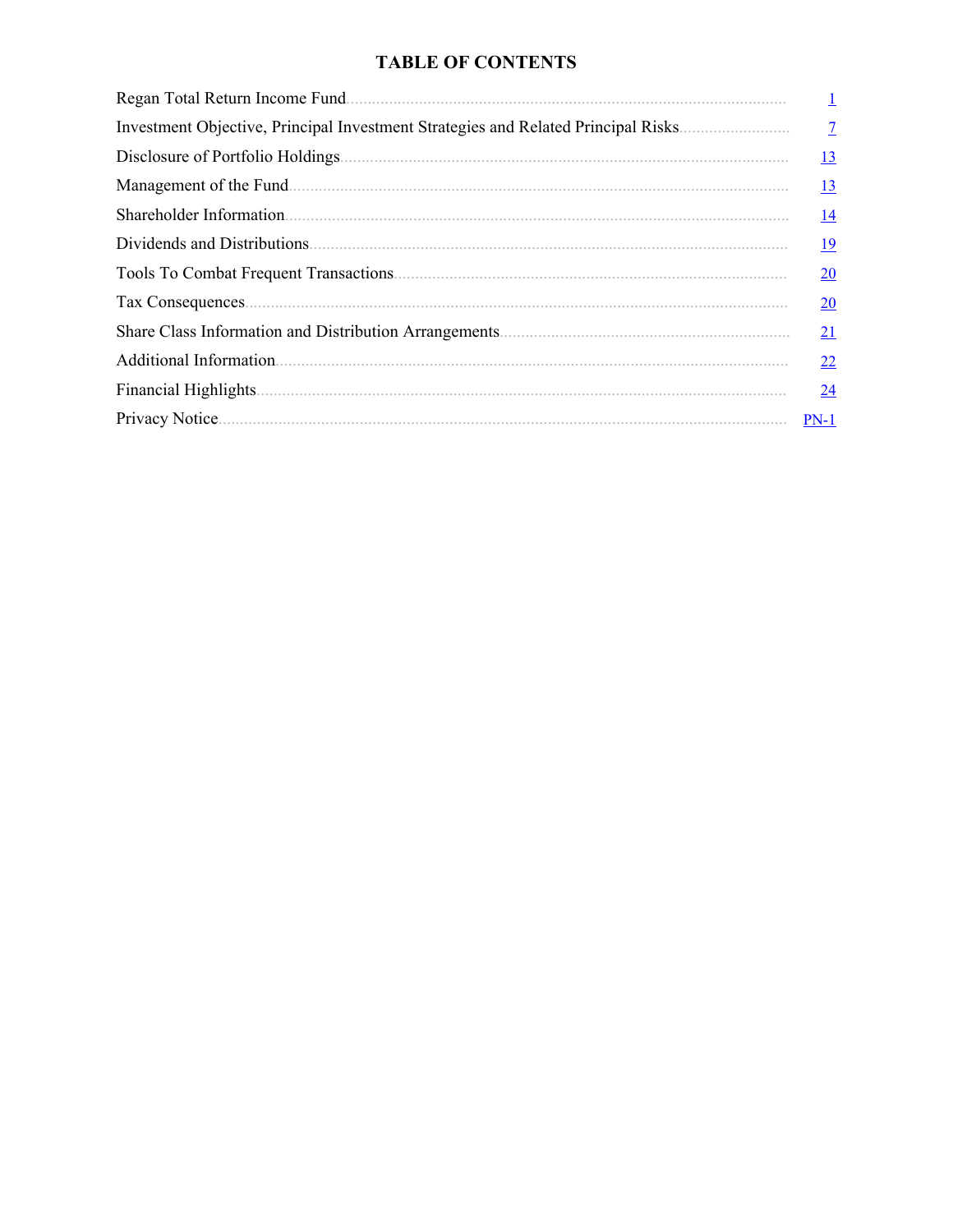## **REGAN TOTAL RETURN INCOME FUND SUMMARY SECTION**

#### <span id="page-2-0"></span>**Investment Objective**

The Regan Total Return Income Fund (the "Total Return Fund" or the "Fund") seeks to provide a high level of riskadjusted current income and capital appreciation.

#### **Fees and Expenses of the Fund**

The following table describes the fees and expenses that you may pay if you buy and hold shares of the Fund.

## **Annual Fund Operating Expenses**

*(expenses that you pay each year as a percentage of the value of your investment)*

|                                                                                              | Investor<br><b>Class</b> | <b>Institutional</b><br><b>Class</b> |
|----------------------------------------------------------------------------------------------|--------------------------|--------------------------------------|
| <b>Management Fees</b>                                                                       | 0.89%                    | 0.89%                                |
| Distribution and Service (Rule 12b-1) Fees                                                   | 0.25%                    | None                                 |
| Other Expenses $^{(1)}$                                                                      | 0.86%                    | 0.81%                                |
| <b>Shareholder Servicing Fees</b>                                                            | 0.15%                    | 0.10%                                |
| Remainder of Other Expenses                                                                  | $0.71\%$                 | 0.71%                                |
| Acquired Fund Fees and Expenses <sup>(2)</sup>                                               | 0.01%                    | $0.01\%$                             |
| <b>Total Annual Fund Operating Expenses</b>                                                  | $2.01\%$                 | $1.71\%$                             |
| Less: Fee Waiver and/or Expense Reimbursement <sup>(3)</sup>                                 | $-0.40%$                 | $-0.40%$                             |
| Total Annual Fund Operating Expenses After Fee Waiver and/or<br><b>Expense Reimbursement</b> | 1.61%                    | 1.31%                                |

(1) Other Expenses are based on estimated amounts for the current fiscal year.

(2) Acquired Fund Fees and Expenses are based on estimated amounts for the current fiscal year.

 $^{(3)}$  Pursuant to a contractual fee waiver and reimbursement agreement, Regan Capital, LLC (the "Adviser") has agreed to waive fees and/or reimburse operating expenses (other than shareholder servicing fees, front-end or contingent deferred loads, taxes, interest expense, brokerage commissions, acquired fund fees and expenses, portfolio transaction expenses, dividends paid on short sales, extraordinary expenses, Rule 12b-1 fees, or intermediary servicing fees) for each class so that annual operating expenses will not exceed 1.20% ("Expense Cap"). The Expense Cap will remain in effect through at least January 31, 2022 and may be terminated only by the Trust for Advised Portfolios (the "Trust") Board of Trustees' (the "Board"). The Adviser may request recoupment from the Fund of previously waived fees and paid expenses for three years from the date such fees and expenses were waived or paid, provided that such recoupment does not cause the Fund's expense ratio (after the recoupment is taken into account) to exceed the lower of (1) the Expense Cap in place at the time such amounts were waived or paid and (2) the Fund's Expense Cap at the time of recoupment.

#### *Example*

This Example is intended to help you compare the cost of investing in the Fund with the cost of investing in other mutual funds. The Example assumes that you invest \$10,000 in the Fund for the time periods indicated and then redeem all of your shares at the end of those periods. The amounts calculated in the Example would be the same even if the assumed investment was not redeemed at the end of each period. The Example also assumes that your investment has a 5% return each year and that the Fund's operating expenses remain the same (taking into account the Expense Cap only through January 31, 2022). Although your actual costs may be higher or lower, based on these assumptions, your costs would be:

|                            | 1 Year | 3 Years |
|----------------------------|--------|---------|
| Investor Class             | \$164  | \$579   |
| <b>Institutional Class</b> | \$133  | \$486   |

#### *Portfolio Turnover*

The Fund pays transaction costs, such as commissions, when it buys and sells securities (or "turns over" its portfolio). A higher portfolio turnover rate may indicate higher transaction costs and may result in higher taxes when Fund shares are held in a taxable account. These costs, which are not reflected in annual fund operating expenses or in the Example, affect the Fund's performance. Because the Fund is newly organized, portfolio turnover information is not yet available.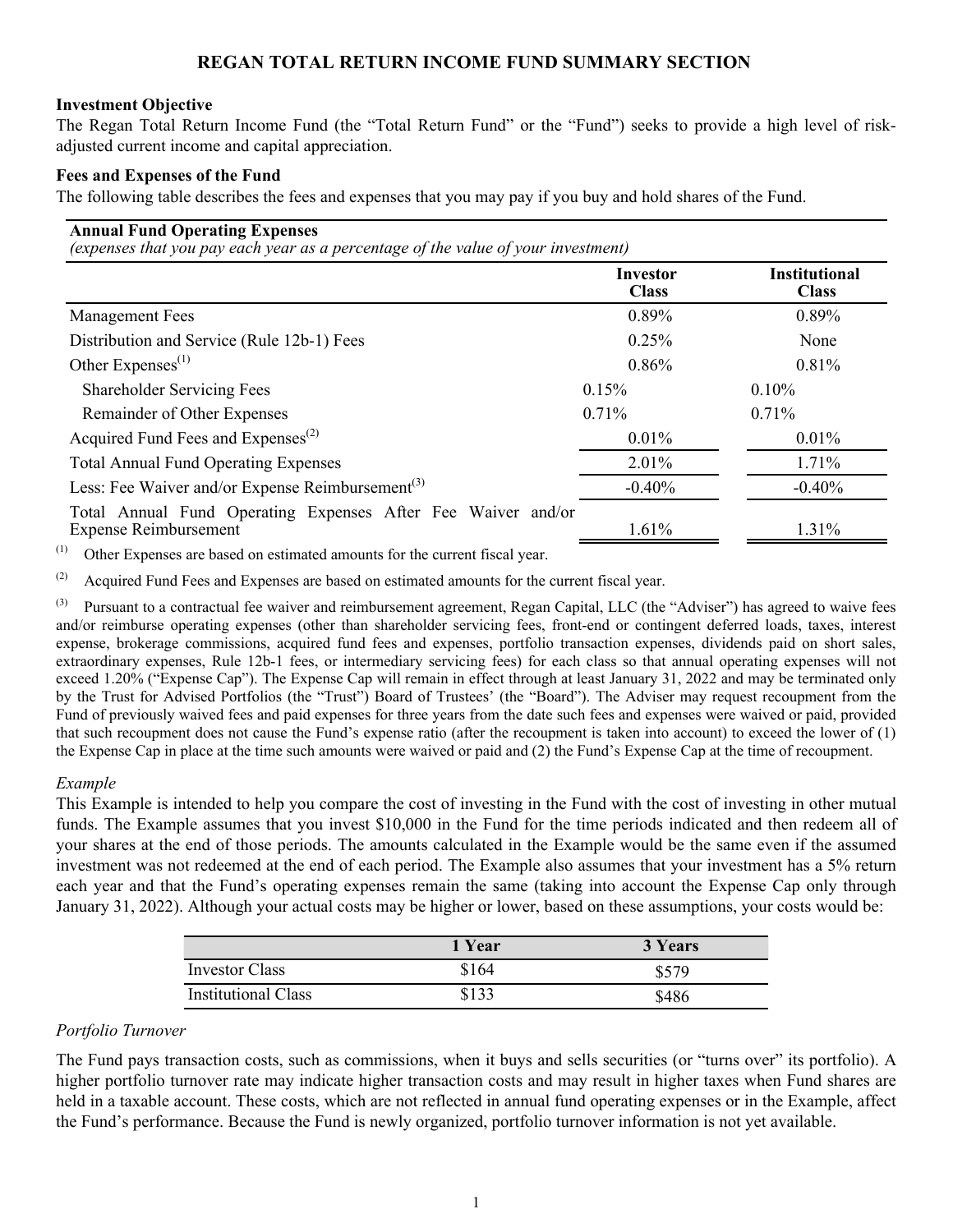#### **Principal Investment Strategies of the Fund**

Under normal circumstances, the Fund aims to invest at least 80% of its net assets in mortgage backed securities ("MBS"). Typically, the duration of the Fund will be less than 5 years. Duration is a measure of the sensitivity of a fixedincome security to a change in interest rate. For every 1% change in interest rates, a bond's price will change by 1% for every year of duration.

MBS includes residential MBS ("RMBS"), which are securities issued, secured, or collateralized by government sponsored entities ("agency MBS") or private entities ("non-agency MBS") and backed by residential mortgages. In seeking to meet its objective, the Fund will primarily invest in RMBS that is non-agency MBS. Non-agency MBS are issued by non-governmental issuers such as commercial banks, savings and loan institutions, mortgage bankers, and private mortgage insurance companies. Some of the agency MBS that the Fund may hold are not guaranteed or backed by the full faith and credit of the U.S. Government, such as those issued by Fannie Mae and Freddie Mac. The weighted average life of the Fund's MBS investments will generally range from between 0 and 10 years. Weighted average life is a measure of the average amount of time that unpaid principal on a loan, mortgage, or bond remains outstanding. The Fund seeks to invest its assets in investment grade securities, but may invest without limit in fixed-income products that are rated below investment grade (i.e., "high yield" or "junk" ratings).

The Fund may invest in other fixed-income securities, including commercial MBS ("CMBS"), asset-backed securities (including securities backed by consumer credit, auto loans, and aircraft leases), senior tranche collateralized loan obligations ("CLOs"), and securities of other fixed-income investment companies (including closed-end funds ("CEFs") and exchange traded funds ("ETFs")).

To the extent the Fund holds positions that are sensitive to interest rate volatility, the Fund may engage in hedging techniques to manage its exposure to interest rate risk such as by investing in exchange-traded and over-the-counter derivatives, including futures, options and swaps, such as interest rate swaps, credit default swaps, total return swaps, and swaptions, and to-be-announced ("TBA") securities. The Fund may engage in leverage through the use of repurchase agreements or borrowing (subject to the limits of the Investment Company Act of 1940).

In selecting portfolio securities, the Adviser undertakes a bottom-up analysis on collateral characteristics and capital structure to find both deep value investments and trading opportunities. The Adviser's bottom-up analysis focuses on individual security selection. In seeking deep value investments, the Adviser seeks securities whose market price is significantly lower than the Adviser's estimate of the security's true value. The Adviser will overlay this analysis with a top-down macro qualitative analysis, which contains but is not limited to key factors, such as economic outlook, interest rates and real estate fundamentals. The Adviser regularly analyzes portfolio positions and actively sells investments that it believes are not optimal for the portfolio. The Adviser seeks to achieve a risk-adjusted return by continuously evaluating Fund assets against current risk-free rates of return of available bonds in the market, typically treasuries and other government-backed securities. A risk-adjusted return measures an investment's profit after taking into account the degree of risk that was taken to achieve it. For example, if two or more investments have the same return over a given time period, the one that has the lowest risk will have a better risk-adjusted return. The risk is measured in comparison to that of a virtually risk-free investment such as Treasuries. Due to this method of determining which portfolio positions to buy and sell and the Adviser's active trading, portfolio turnover will generally be 100% or greater.

#### **Principal Risks of Investing in the Fund**

Losing all or a portion of your investment is a risk of investing in the Fund. An investment in the Fund is not a deposit with a bank and is not insured or guaranteed by the Federal Deposit Insurance Corporation or any other government agency. Each risk summarized below is considered a principal risk of investing in the Fund, regardless of the order in which it appears, and could affect the value of your investment:

**Mortgage-Backed Securities Risk.** When interest rates increase, the market values of mortgage-backed securities decline. At the same time, however, mortgage refinancings and prepayments slow, which lengthens the effective duration of these securities. As a result, the negative effect of the interest rate increase on the market value of mortgage-backed securities is usually more pronounced than it is for other types of fixed income securities, potentially increasing the volatility of the Fund. Conversely, when market interest rates decline, while the value of mortgage-backed securities may increase, the rate of prepayment of the underlying mortgages also tends to increase, which shortens the effective duration of these securities. Mortgage-backed securities are also subject to the risk that underlying borrowers will be unable to meet their obligations and the value of property that secures the mortgage may decline in value and be insufficient, upon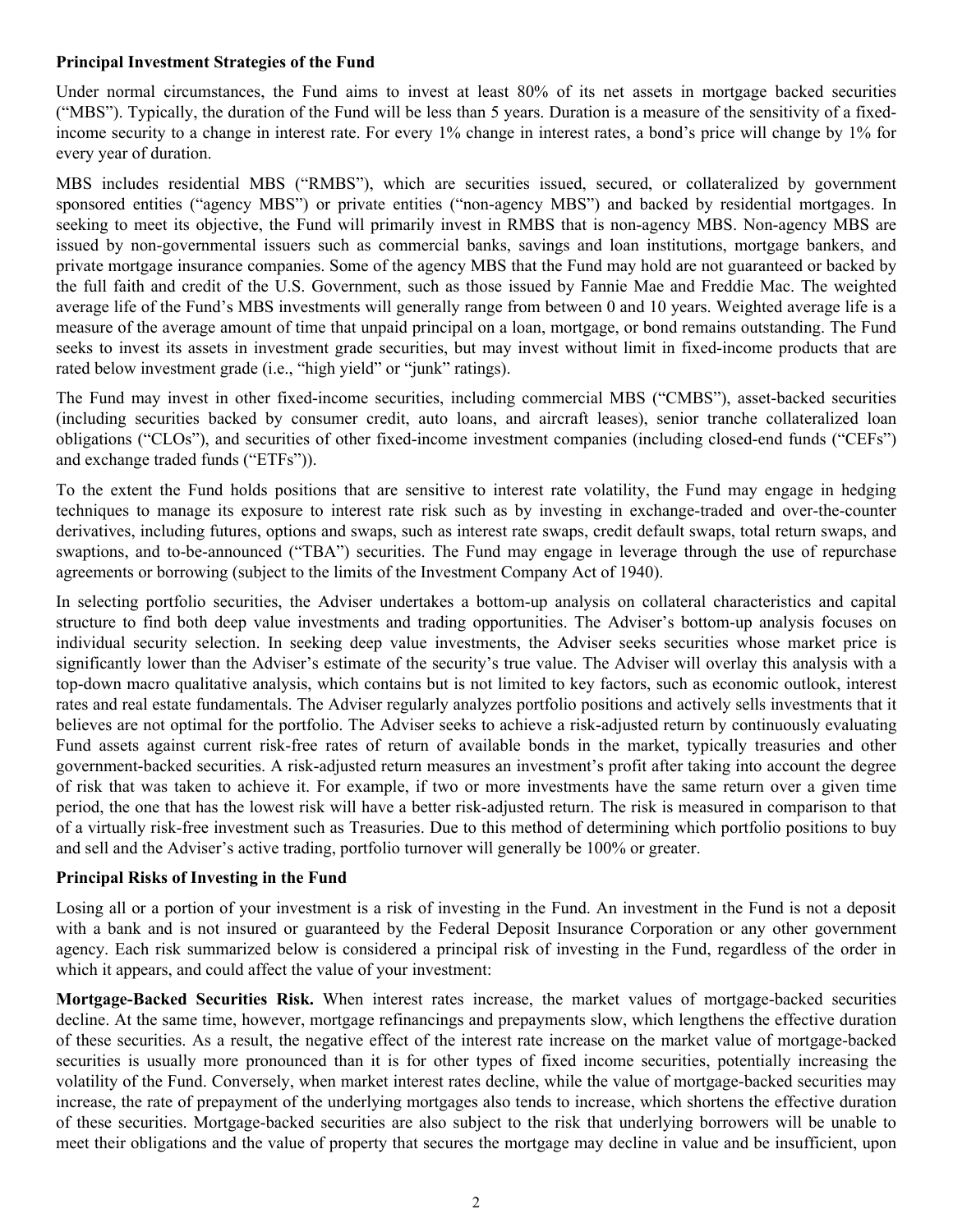foreclosure, to repay the associated loan. Additionally, the liquidity of non-investment grade securities and sub-prime mortgage securities can change dramatically over time.

**Credit Risk.** There is a risk that the issuer of a mortgage-backed security will fail to pay interest or principal in a timely manner or that changes in the market's perceptions of the issuer's financial strength and ability to make such payments will cause the price of that security to decline.

**Interest Rate Risk.** Interest rates increasing may result in a decrease in the value of debt securities held by the Fund. Conversely, as interest rates decrease, mortgage-backed securities' prices typically do not rise as much as the prices of comparable bonds. Recent market events stemming from the COVID-19 pandemic have impacted interest rates. Interest rates have fallen to historic lows during the COVID-19 pandemic and the Federal Reserve Bank and stimulus actions by the United States Congress have also caused interest rates to fall. An environment with falling interest rates may lead to a rise in the price of MBS or the increase in defaults on mortgages; falling interest rates can increase refinance activity which will increase the prepayment risk.

**Prepayment Risk.** When interest rates fall, certain obligations may be paid off by the obligor earlier than expected by refinancing their mortgages, resulting in prepayment of the mortgage-backed securities held by the Fund. The Fund would then lose any price appreciation above the mortgage's principal and would have to reinvest the proceeds at lower yields, resulting in a decline in the Fund's income.

**Extension Risk**. When interest rates rise, homeowners may pay their debt at slower rates, resulting in lengthening the average life of mortgage-backed securities held by the Fund. This would delay the Fund's ability to reinvest proceeds at higher interest rates.

**Real Estate and Regulatory Actions Risk**. Mortgage backed securities are dependent on real estate prices and real estate fundamentals. When real estate prices face a significant decline, the Fund's securities may be negatively affected. Regulatory actions may also have an adverse impact on real estate prices.

**Derivatives Risk.** The use of derivative instruments exposes the Fund to additional risks and transaction costs. A risk of the Fund's use of derivatives is that the fluctuations in their values may not correlate perfectly with the overall securities markets. Additionally, to the extent the Fund is required to segregate or "set aside" (often referred to as "asset segregation") liquid assets or otherwise cover open positions with respect to certain derivative instruments, the Fund may be required to sell portfolio instruments to meet these asset segregation requirements. There is a possibility that segregation involving a large percentage of the Fund's assets could impede portfolio management or the Fund's ability to meet redemption requests or other current obligations.

*Futures Contract Risk.* The primary risks associated with the use of futures contracts are (a) the imperfect correlation between the change in market value of the instruments held by the Fund and the price of the forward or futures contract; (b) possible lack of a liquid secondary market for a forward or futures contract and the resulting inability to close a forward or futures contract when desired; (c) losses caused by unanticipated market movements, which are potentially unlimited; (d) the Adviser's inability to predict correctly the direction of securities prices, interest rates, currency exchange rates and other economic factors; (e) the possibility that the counterparty will default in the performance of its obligations; and (f) if the Fund has insufficient cash, it may have to sell securities from its portfolio to meet daily variation margin requirements, and the Fund may have to sell securities at a time when it may be disadvantageous to do so.

*Options Risk.* Purchasing and writing options, both put and call, are specialized activities that entail greater than normal investment risks. The Fund may not benefit to the same extent as directly holding the underlying asset. The Fund may also lose money on an option if changes in its value do not correspond to the changes in value of the underlying security. If the Fund is not able to close out an option position in its portfolio, it may have to exercise the option to realize any gain and may incur transaction costs upon the purchase or sale of such underlying securities. Some options involve the payment of premiums which may affect Fund performance. If the Fund invests in over-the-counter options, the Fund may be exposed to counterparty risk.

*Swaps Risk.* Swaps involve the risk that the party with whom the Fund has entered into the swap transaction with defaults on its obligation to pay or that the Fund cannot meet its obligation to the pay the other party. Swap agreements may increase or decrease the overall volatility of the Fund's investments and share price. To the extent the swap agreement increases the Fund's exposure to long or short term interest rates, it may also affect the values of mortgage backed securities, and inflation sensitivity, and borrowing rates.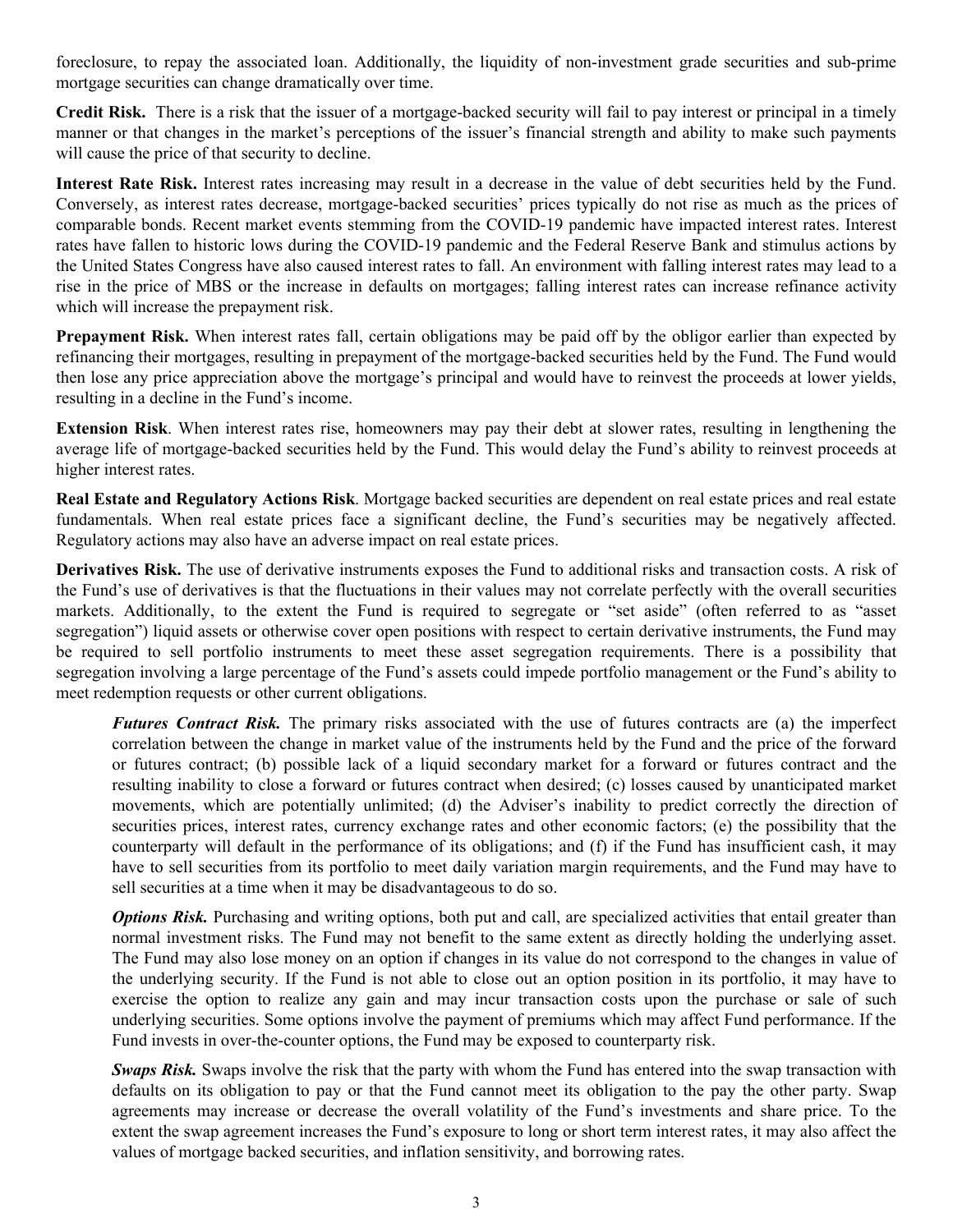*To Be Announced ("TBA") Security Risk.* A TBA is a contract to purchase or sell a MBS at some point in the future and may be classified as a derivative in certain circumstances. Due to the forward-settling nature of TBAs, there is risk that the value of the underlying MBS will fluctuate greater than anticipated or that the TBA may not correlate to the underlying MBS or to the MBS market as a whole. There is also counterparty risk with entering into a TBA contract.

**High-Yield Securities Risk.** Fixed income securities that are rated below investment grade (*i.e.*, "junk bonds") are subject to additional risk factors due to the speculative nature of these securities, such as increased possibility of default liquidation of the security, and changes in value based on public perception of the issuer.

**Sub-Prime Mortgage Risk**. Sub-prime mortgages face the risk that the issuer of the security will default on interest or principal payments. The risk of non-payment is more pronounced in sub-prime mortgages than in highly ranked securities. Because there is increased risk of non-payment, the securities may be less liquid and subject to greater declines in value than highly rated instruments, especially in times of market stress.

**Counterparty Risk.** Typically, a derivative contract involves leverage, i.e., it provides exposure to potential gain or loss from a change in the level of the market price of a security, currency or commodity (or a basket or index) in a notional amount that exceeds the amount of cash or assets required to establish or maintain the derivative contract. Many of these derivative contracts, including options and swaps, will be privately negotiated in the over-the-counter market. Fund transactions involving a counterparty are subject to the risk that the counterparty or a third party will not fulfill its obligation to the Fund. Counterparty risk may arise because of the counterparty's financial condition (i.e., financial difficulties, bankruptcy, or insolvency), market activities and developments, or other reasons, whether foreseen or not. A counterparty's inability to fulfill its obligation may result in significant financial loss to the Fund.

**Asset-Backed Securities Risk ("ABS")**. ABS represent participations in, or are secured by and payable from, assets such as installment sales or loan contracts, leases, credit card receivables and other categories of receivables. Certain debt instruments may only pay principal at maturity or may only represent the right to receive payments of principal or payments of interest on underlying pools of mortgages, assets or government securities, but not both. The value of these types of instruments may change more drastically than debt securities that pay both principal and interest. The Fund may obtain a below market yield or incur a loss on such instruments during periods of declining interest rates. Principal only and interest only instruments are subject to extension risk. Certain ABS may provide, upon the occurrence of certain triggering events or defaults, for the investors to become the holders of the underlying assets. In that case, the Fund may become the holder of securities that it could not otherwise purchase, based on its investment strategies or its investment restrictions and limitations, at a time when such securities may be difficult to dispose of because of adverse market conditions.

**Portfolio Turnover Risk**. As a result of its active trading strategy, the Fund may incur higher levels of brokerage fees and commissions, and cause higher levels of current tax liability to shareholders in the Fund.

**U.S. Government Securities Risk**. U.S. government securities are obligations of, or guaranteed by, the U.S. Government, its agencies or government-sponsored entities. Certain U.S. government securities are backed by the U.S. Department of the Treasury or the full faith and credit of the United States and may include U.S. Treasury Inflation-Protected Securities, notes and bonds. Such securities are guaranteed only as to the timely payment of interest and principal when held to maturity. U.S. government securities include issues by non-governmental entities (like financial institutions) that carry direct guarantees from U.S. government agencies as part of government initiatives in response to the market crisis or otherwise. Although the U.S. Government guarantees principal and interest payments on securities issued by the U.S. Government and some of its agencies, such as securities issued by the Ginnie Mae, this guarantee does not apply to losses resulting from declines in the market value of these securities. Some of the U.S. government securities that the Fund may hold are not guaranteed or backed by the full faith and credit of the U.S. Government, such as those issued by Fannie Mae and Freddie Mac. The total public debt of the United States as a percentage of gross domestic product has grown rapidly since the beginning of the 2008–2009 financial downturn. Although high debt levels do not necessarily indicate or cause economic problems, they may create certain systemic risks if sound debt management practices are not implemented.

**Closed-End Fund Risk**. Shares of closed-end funds frequently trade at a price per share that is less than the NAV per share. There can be no assurance that the market discount on shares of any closed-end fund purchased by the Fund will ever decrease or that when the Fund seeks to sell shares of a closed-end fund it can receive the NAV of those shares. Closed-end funds have lower levels of daily volume when compared to open-end companies. There are greater risks involved in investing in securities with limited market liquidity. To the extent the Fund invests in closed-end funds, it will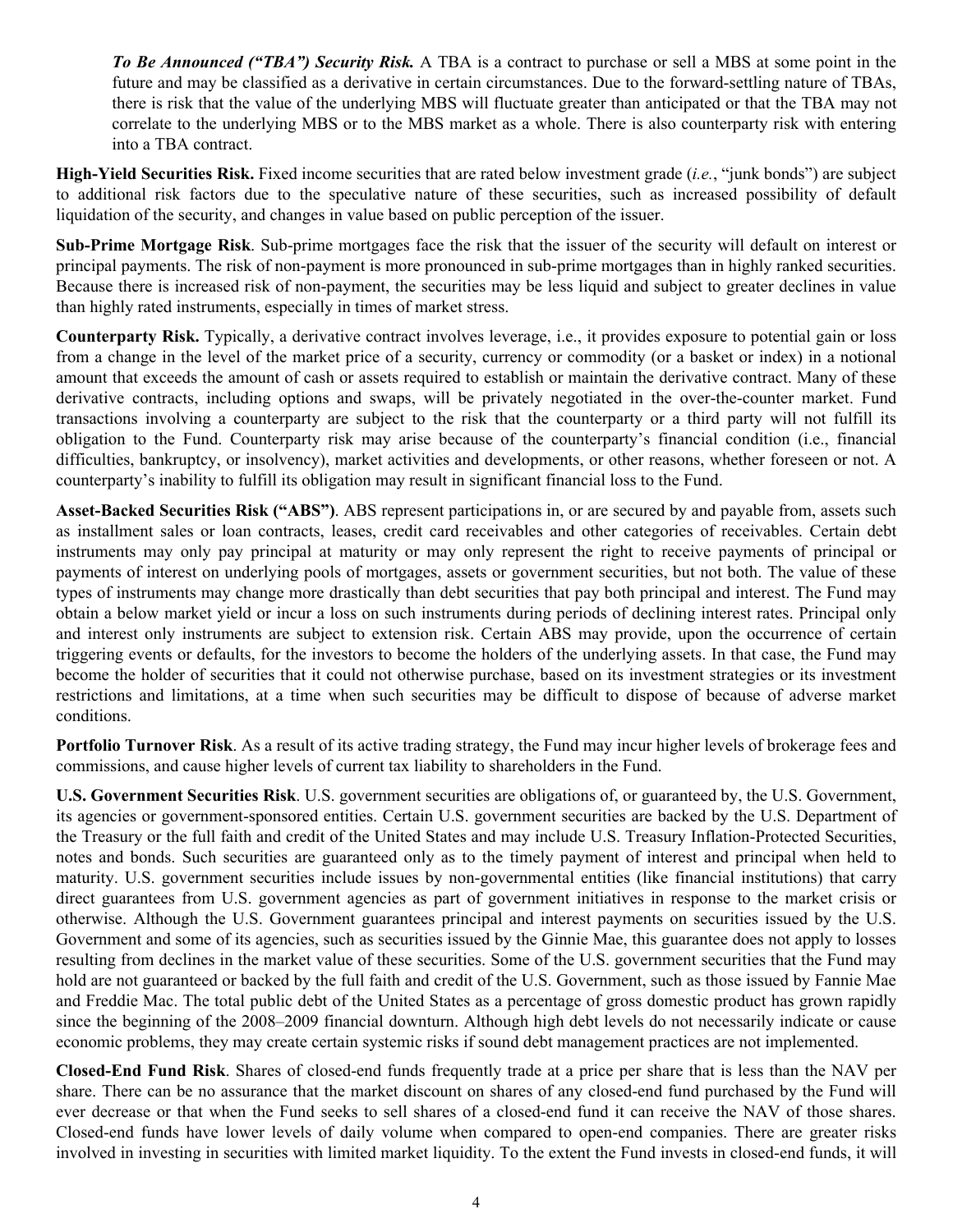indirectly bear its proportionate share of any fees and expenses payable directly by the closed-end fund. Therefore, the Fund would incur higher expenses, which may be duplicative, than if the Fund did not invest in closed-end funds.

**Investment Company and Exchange Traded Fund ("ETF") Risk.** When the Fund invests in an another investment company, including closed-end funds and ETFs, it will bear additional expenses based on its pro rata share of the that investment company's operating expenses, including the potential duplication of management fees. The risk of owning shares of another investment company generally reflects the risks of owning the underlying securities that the other investment company holds. The Fund also will incur brokerage costs when it purchases shares of another investment company. An ETF's market price may deviate from the value of the ETF's underlying portfolio holdings, particularly in times of market stress, with the result that investors may pay significantly more or receive significantly less than the underlying value of the ETF shares bought or sold. In addition, an active trading market for shares of an ETF may not develop or be maintained.

**Collateralized Loan Obligations ("CLO") Risk.** The risk associated with investing in a CLO correlates to the risk in the underlying product, including high-yield risk, interest rate risk, liquidity risk, and the risk of default. In addition to the risks associated with the underlying security, CLOs also include the risk that the distributions from the collateral may not adequately cover interest or principal payments, the quality of the CLO may decline or default, or the class of CLO may be subordinate to other classes.

**Illiquidity Risk**. Certain of the Fund's investments in closed-end funds, sub-prime mortgages, CLOs, asset backed securities, and non-investment grade securities (including non-investment grade MBS) may not be readily sold at the desired time or price, and may be sold at a lower price or may not have a sufficient market to be sold at all. In certain circumstances, it may be difficult for the Fund to purchase and sell particular portfolio investments in closed-end funds due to infrequent trading in such investments. The prices of such investments may experience significant volatility, make it more difficult for the Fund to transact significant amounts of such investments without an unfavorable impact on prevailing market prices. Closed-end funds that are liquid investments may become illiquid or less liquid after purchase by the Fund, particularly during periods of market turmoil or economic uncertainty. Illiquid and relatively less liquid investments may be harder to value.

**Repurchase Agreement Risk.** A repurchase agreement involves the risk that the seller of securities under a repurchase agreement files for bankruptcy or becomes insolvent and the Fund is left holding a security that has declined in value, does not meet its investment strategy, or is difficult to dispose of.

**Management Risk**. The skill of the Adviser will play a significant role in the Fund's ability to achieve its investment objective. The Fund's ability to achieve its investment objective depends on the ability of the Adviser to correctly identify economic trends, especially with regard to accurately forecasting inflationary and deflationary periods. The Fund's ability to achieve its investment objective depends on the ability of the Adviser to select securities, especially in volatile markets and the Adviser could be incorrect in its analysis of industries, companies, and the relative attractiveness of securities. The Fund's Adviser has not previously managed a mutual fund.

**Securities Market Risk.** The securities markets are volatile and securities markets generally tend to move in cycles with periods when security prices rise and periods when security prices decline. Securities fluctuate in price based on changes in a company's financial condition and overall market and economic conditions. Local, regional, or global events such as war, acts of terrorism, the spread of infectious illness or other public health issues, recessions, or other events could have a significant impact on the securities markets and on specific securities. Volatility in the securities market may make it more difficult for the Fund to accurately value its securities or to sell its securities on a timely basis.

**Recent Market Events Risk.** Local, regional, or global events such as war, acts of terrorism, the spread of infectious illness or other public health issues, recessions, or other events could have a significant impact on the market generally and on specific securities. Periods of market volatility may occur in response to pandemics or other events outside of our control. These types of events could adversely affect the Fund's performance. For example, since December 2019, a novel strain of coronavirus (COVID-19) has spread globally, which has resulted in the temporary closure of many corporate offices, retail stores, and manufacturing facilities and factories across the world. As the extent of the impact on global markets from the coronavirus is difficult to predict, the extent to which the coronavirus may negatively affect the Fund's performance or the duration of any potential business disruption is uncertain. Any potential impact on performance will depend to a large extent on future developments and new information that may emerge regarding the duration and severity of the coronavirus and the actions taken by authorities and other entities to contain the coronavirus or treat its impact.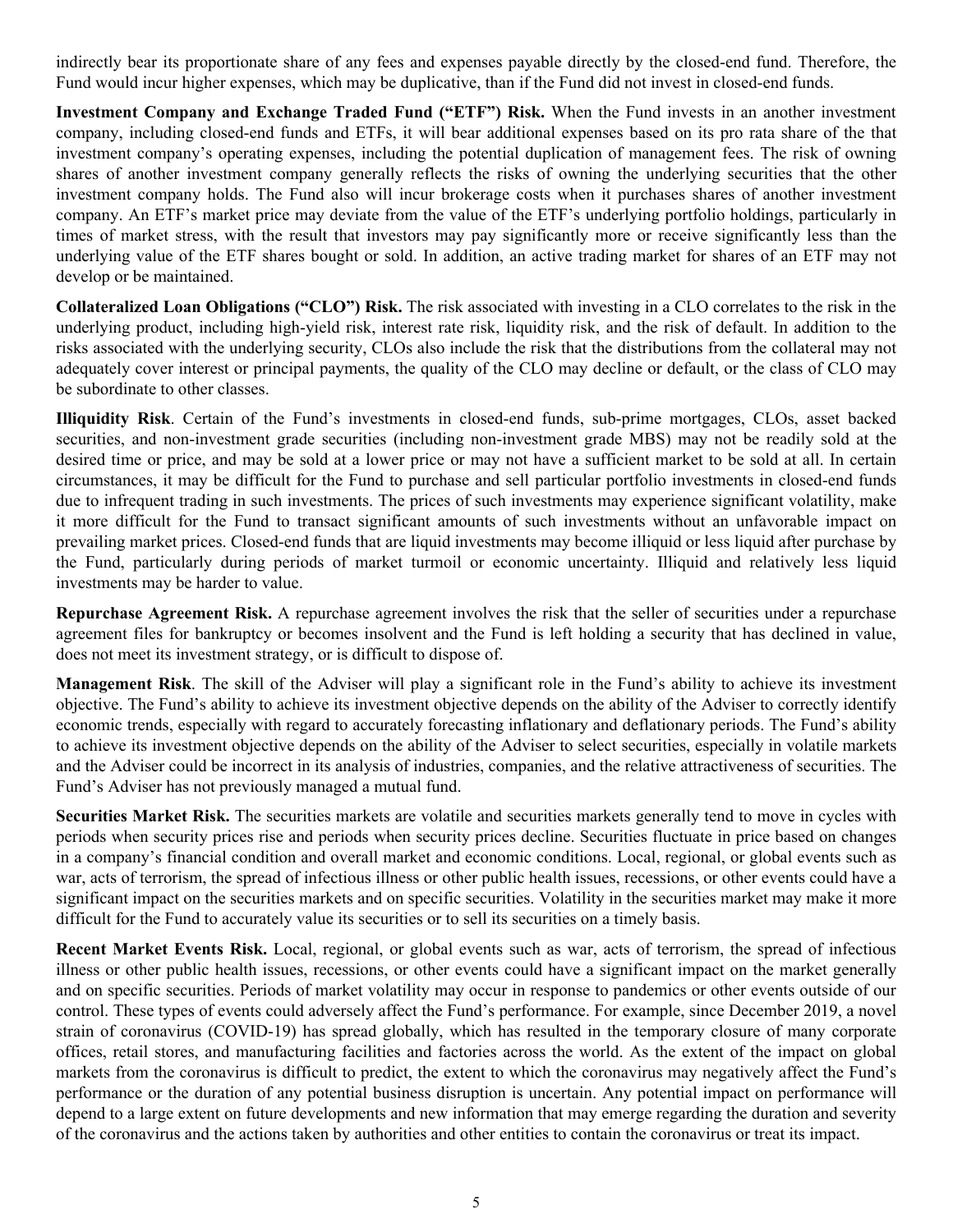**LIBOR Transition Risk.** LIBOR is expected to be phased out by the end of 2021. While the effect of the transition cannot yet be determined, it may result in, among other things, increased volatility or illiquidity in markets for instruments based on LIBOR and changes in the value of such instruments. Multiple financial industry groups have begun planning for the transition away from LIBOR, but there are obstacles to converting that could affect the functioning, liquidity and value of instruments that reference LIBOR.

**Newly Organized Fund Risk**. The Fund is newly organized with no operating history, and there can be no assurance that the Fund will grow to or maintain an economically viable size.

#### **Performance**

When the Fund has been in operation for a full calendar year, performance information will be shown here. Updated performance information will be available by calling the Fund toll-free at888-44-REGAN (888-447-3426).

### **Management**

*Investment Adviser:* Regan Capital, LLC is the Fund's investment adviser.

*Portfolio Managers:* Skyler Weinand, CFA, Arup Saha, CFA, and Chris Hall are the portfolio managers jointly and primarily responsible for the day-to-day management of the Fund and have acted in this capacity since the Fund's inception in October 2020.

#### **Purchase and Sale of Fund Shares**

You may purchase or redeem Fund shares on any business day by written request via mail to Regan Total Return Income Fund, c/o U.S. Bank Global Fund Services, P.O. Box 701, Milwaukee, Wisconsin 53201-0701, by telephone at 888-44- REGAN (888-447-3426), by wire transfer, or through a financial intermediary. Investors who wish to purchase or redeem Fund shares through a financial intermediary should contact the financial intermediary directly. The minimum initial and subsequent investment amounts are shown below. The minimum initial and subsequent investment may be modified for certain financial firms that submit orders on behalf of their customers.

|                               | <b>Investor Class</b> | <b>Institutional Class</b> |
|-------------------------------|-----------------------|----------------------------|
| Minimum Initial Investment    | \$1,000               | \$100,000                  |
| Minimum Subsequent Investment | \$100                 | \$500                      |

#### **Tax Information**

The Fund's distributions are taxable, and will be taxed as ordinary income, qualified dividend income or capital gains, unless you invest though a tax-advantaged arrangement, such as a 401(k) plan or an individual retirement account ("IRA"). Distributions on investments made through tax-advantaged arrangements may be taxed later upon withdrawal of assets from those accounts.

## **Payments to Broker-Dealers and Other Financial Intermediaries**

If you purchase the Fund through a broker-dealer or other financial intermediary, the Fund or the Adviser may pay the intermediary for the sale of Fund shares and related services. These payments may create a conflict of interest by influencing the broker-dealer or other intermediary and your salesperson to recommend the Fund over another investment. Ask your salesperson or visit your financial intermediary's website for more information.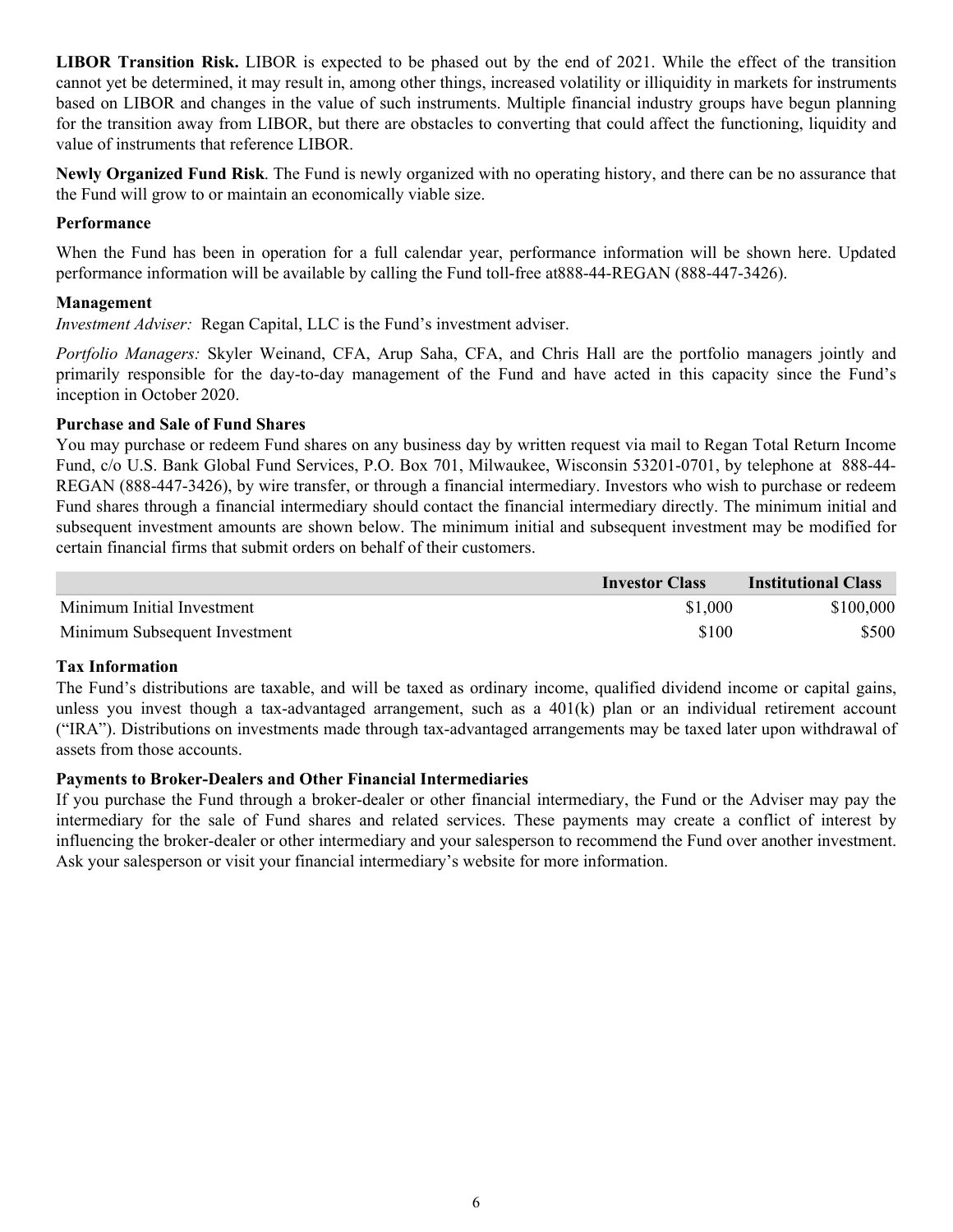## <span id="page-8-0"></span>**INVESTMENT OBJECTIVES, PRINCIPAL INVESTMENT STRATEGIES AND RELATED PRINCIPAL RISKS**

## **Investment Objective**

The Fund seeks to provide a high level of risk-adjusted current income and capital appreciation. The Fund's objective is not fundamental and may be changed without shareholder approval. The Fund will provide shareholders at least 60 days prior notice of a change to its objective.

### **Principal Investment Strategies**

Under normal circumstances, the Fund aims to invest at least 80% of its net assets in mortgage backed securities ("MBS"). Typically, the duration of the Fund will be less than 5 years. Duration is a measure of the sensitivity of a fixedincome security to a change in interest rate. For every 1% change in interest rates, a bond's price will change by 1% for every year of duration. For example, if an MBS has a duration of 5 years and interest rates increase by 1%, the value of that MBS can be expected to decrease by 5%.

MBS includes residential MBS ("RMBS"), which are securities issued, secured, or collateralized by government sponsored entities ("agency MBS") or private entities ("non-agency MBS") and backed by residential mortgages. MBS also include pass-throughs (a security that is created when mortgage holders create a pool of mortgages and sell shares in the pool), reverse mortgages, collateralized mortgage obligations, real estate mortgage investment conduits ("REMICs"), and derivative MBS, such as interest-only, principal-only, floaters, inverse floaters, and other synthetic mortgage products. In seeking to meet its objective, the Fund will primarily invest in RMBS that is non-agency MBS. Non-agency MBS are issued by non-governmental issuers such as commercial banks, savings and loan institutions, mortgage bankers, and private mortgage insurance companies. Some of the agency MBS that the Fund may hold are not guaranteed or backed by the full faith and credit of the U.S. Government, such as those issued by Fannie Mae and Freddie Mac. The weighted average life of the Fund's MBS investments will generally range from between 0 and 10 years. Weighted average life is a measure of the average amount of time that unpaid principal on a loan, mortgage, or bond remains outstanding. The Fund seeks to invest its assets in investment grade securities, but may invest without limit in fixedincome products that are rated below investment grade (i.e., "high yield" or "junk" ratings).

The Fund may invest in other fixed-income securities, including commercial MBS ("CMBS"), asset-backed securities (including securities backed by consumer credit, auto loans, and aircraft leases), senior tranche collateralized loan obligations ("CLOs"), and securities of other fixed-income investment companies (including closed-end funds ("CEFs") and exchange traded funds ("ETFs")). A CLO is a single security backed by a pool of loans. Typically, a CLO's underlying debt is corporate debt with low credit ratings.

To the extent the Fund holds positions that are sensitive to interest rate volatility, the Fund may engage in hedging techniques to manage its exposure to interest rate risk such as by investing in exchange-traded and over-the-counter derivatives, including futures, options and swaps, such as interest rate swaps, credit default swaps, total return swaps, and swaptions, and to-be-announced ("TBA") securities. When buying or selling credit default swaps, the Fund will maintain appropriate asset coverage up to the full notional value of the credit default swap. The Fund may engage in leverage through the use of repurchase agreements or borrowing (subject to the limits of the Investment Company Act of 1940).

In selecting portfolio securities, the Adviser undertakes a bottom-up analysis on collateral characteristics and capital structure to find both deep value investments and trading opportunities. The Adviser's bottom-up analysis focuses on individual security selection by focusing on the fundamentals of the individual securities and their issuer. In seeking deep value investments, the Adviser seeks securities whose market price is significantly lower than the Adviser's estimate of the security's true value. The Adviser will overlay this analysis with a top-down macro qualitative analysis, which contains but is not limited to key factors, such as economic outlook, interest rates and real estate fundamentals. The Adviser may look to domestic macroeconomic factors, including local, regional, and national real estate trends. The Adviser may also look to other economic trends that tend to have a direct or indirect impact on security selection. The Adviser regularly analyzes portfolio positions based on the above-mentioned factors. If the Adviser believes a security is no longer optimal for the portfolio, the Adviser will sell the investment and replace it with a new security that it believes offers a better relative value and/or expected performance. The Adviser also will sell securities that it perceives to have reached their expected price or valuation. Due to this method of determining which portfolio positions to buy and sell and the Adviser's active trading, portfolio turnover will generally be 100% or greater.

The Adviser seeks to achieve a risk-adjusted return by continuously evaluating Fund assets against current risk-free rates of return. The Adviser analyzes the risk-free rate of return by comparing the returns and the risk of a position against that of available bonds in the market, typically treasuries and other government-backed securities. A risk-adjusted return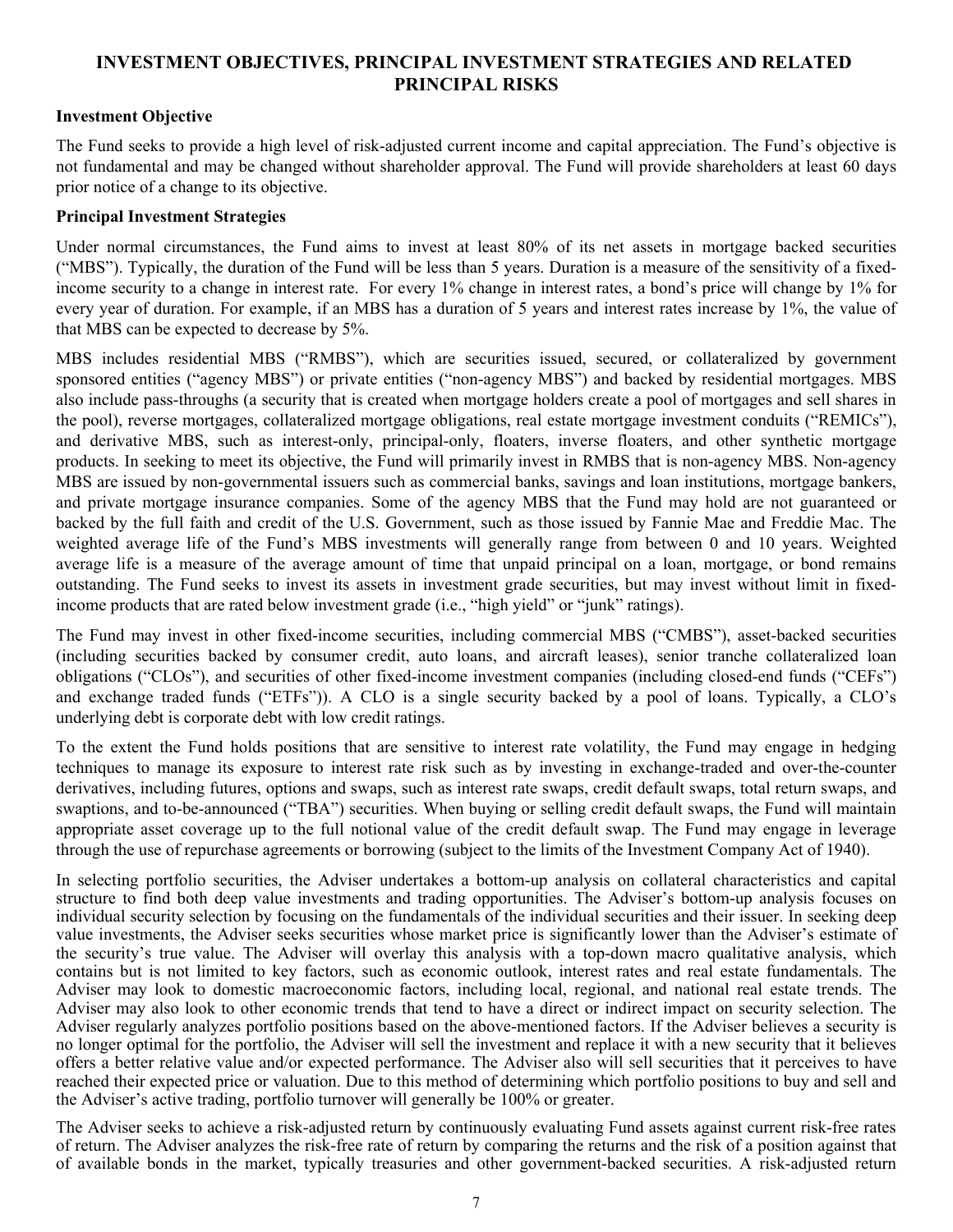measures an investment's profit after taking into account the degree of risk that was taken to achieve it. For example, if two or more investments have the same return over a given time period, the one that has the lowest risk will have a better risk-adjusted return. The risk is measured in comparison to that of a virtually risk-free investment such as Treasuries.

In response to temporary adverse market, economic, political or other conditions, the Fund may invest up to 100% of its assets in Treasuries, agency- and government-backed positions, and cash and cash equivalents. When the Fund takes such temporary defensive positions, it may not achieve its investment objective.

## **Related Principal Risks**

Losing all or a portion of your investment is a risk of investing in the Fund. An investment in the Fund is not a deposit with a bank and is not insured or guaranteed by the Federal Deposit Insurance Corporation or any other government agency. Each risk discussed below is considered a principal risk of investing in the Fund, regardless of the order in which it appears and could affect the value of your investment:

**Mortgage-Backed Securities Risk.** When interest rates increase, the market values of mortgage-backed securities decline. At the same time, however, mortgage refinancings and prepayments slow, which lengthens the effective duration of these securities. As a result, the negative effect of the interest rate increase on the market value of mortgage-backed securities is usually more pronounced than it is for other types of fixed income securities, potentially increasing the volatility of the Fund. Conversely, when market interest rates decline, while the value of mortgage-backed securities may increase, the rate of prepayment of the underlying mortgages also tends to increase, which shortens the effective duration of these securities. Additionally, the liquidity of non-investment grade securities and sub-prime mortgage securities can change dramatically over time.

Delinquencies and defaults by the underlying borrowers in payments on the underlying mortgages, and the related losses, are affected by general economic conditions, the underlying borrower's equity in the mortgaged property and the underlying borrower's financial circumstances, which can result in the underlying borrowers being unable to meet their obligations and the value of property that secures the mortgage may decline in value and be insufficient, upon foreclosure, to repay the associated loan. The rate of delinquencies and defaults and the amount of the resulting losses depend on a number of factors, including general economic conditions, particularly those in the area where the related mortgaged property is located, the level of the underlying borrower's equity in the mortgaged property and the individual financial circumstances of the underlying borrower.

**Credit Risk.** There is a risk that the issuer of a mortgage-backed security may experience unanticipated financial problems causing their securities to decline in value. Changes in the market's perception of the issuer's financial strength or in a security's credit rating, which reflects a third party's assessment of the credit risk presented by a particular issuer, may affect debt securities' value. The value of a mortgage-backed security is influenced by the factors affecting the housing market or the other assets underlying such securities. As a result, during periods of declining asset values, difficult or frozen credit markets, significant changes in interest rates, or deteriorating economic conditions, mortgagebacked may decline in value, face valuation difficulties, become more volatile and/or become illiquid. In addition, the Fund is subject to the risk that the issuer of a fixed income security will fail to make timely payments of interest or principal, or may stop making such payments altogether.

**Interest Rate Risk**. Interest rate changes can be sudden and unpredictable, and are influenced by a number of factors, including government policy, monetary policy, inflation expectations, perceptions of risk, and supply and demand for bonds. When interest rates increase this may result in a decrease in the value of debt securities held by the Fund. Conversely, as interest rates decrease, mortgage-backed securities' prices typically do not rise as much as the prices of comparable bonds. Changes in government intervention may have adverse effects on investments, volatility, and illiquidity in debt markets. Recent market events stemming from the COVID-19 pandemic have impacted interest rates. Interest rates have fallen to historic lows during the COVID-19 pandemic and the Federal Reserve Bank and stimulus actions by the United States Congress have also caused interest rates to fall. An environment with falling interest rates may lead to a rise in the price of MBS or the increase in defaults on mortgages; falling interest rates can increase refinance activity which will increase the prepayment risk.

**Prepayment Risk.** Many issuers have a right to prepay their obligations. When interest rates decline, issuers may be more likely to pay off obligations earlier than expected by refinancing their mortgages, resulting in prepayment of the mortgage-backed securities held by the Fund. The Fund would not benefit from the rise in the market price of the securities that normally accompanies a decline in interest rates, would then lose any price appreciation above the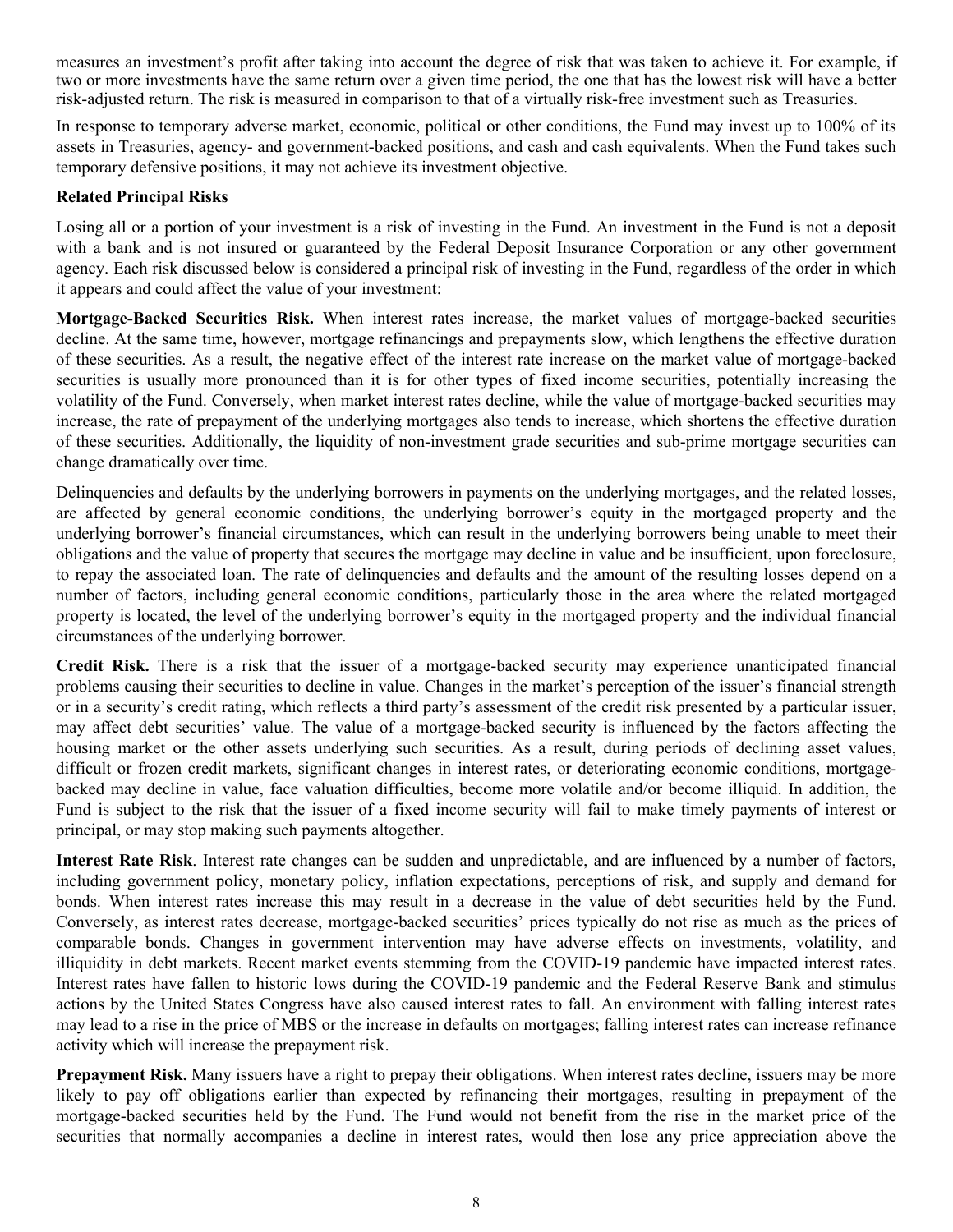mortgage's principal and would have to reinvest the proceeds at lower yields, resulting in a decline in the Fund's income. Prepayment reduces the yield to maturity and the average life of the security.

**Extension Risk.** When interest rates rise, certain obligations may be paid off by the obligor at slower rates, resulting in lengthening the average life of mortgage-backed securities held by the Fund and the Fund receiving principal later than expected which can cause additional volatility. . This would delay the Fund's ability to reinvest proceeds at higher interest rates. Rising interest rates tend to extend the duration of securities, making them more sensitive to future changes in interest rates. As a result, in a period of rising interest rates, securities may exhibit additional volatility and may lose value.

**Real Estate and Regulatory Actions Risk**. The value of real estate securities may be affected by risks similar to those associated with direct ownership of real estate such as as declines in the value of real estate, overbuilding, rising operating costs, interest rates and property taxes. Mortgage backed securities are dependent on real estate prices and real estate fundamentals. When real estate prices face a significant decline, the Fund's securities may be negatively affected. Regulatory actions such as taxation, zoning laws, regulatory limitations on rents, property taxes and operating expenses may also have an adverse impact on real estate prices.

**Derivatives Risk.** The use of derivative instruments exposes the Fund to additional risks and transaction costs. A risk of the Fund's use of derivatives is that the fluctuations in their values may not correlate perfectly with the overall securities markets. Additionally, to the extent the Fund is required to segregate or "set aside" (often referred to as "asset segregation") liquid assets or otherwise cover open positions with respect to certain derivative instruments, the Fund may be required to sell portfolio instruments to meet these asset segregation requirements. There is a possibility that segregation involving a large percentage of the Fund's assets could impede portfolio management or the Fund's ability to meet redemption requests or other current obligations.

*Futures Contract Risk.* The primary risks associated with the use of futures contracts are (a) the imperfect correlation between the change in market value of the instruments held by the Fund and the price of the forward or futures contract; (b) possible lack of a liquid secondary market for a forward or futures contract and the resulting inability to close a forward or futures contract when desired; (c) losses caused by unanticipated market movements, which are potentially unlimited; (d) the Adviser's inability to predict correctly the direction of securities prices, interest rates, currency exchange rates and other economic factors; (e) the possibility that the counterparty will default in the performance of its obligations; and (f) if the Fund has insufficient cash, it may have to sell securities from its portfolio to meet daily variation margin requirements, and the Fund may have to sell securities at a time when it may be disadvantageous to do so.

*Options Risk.* Purchasing and writing options, both put and call, are specialized activities that entail greater than normal investment risks. The Fund may not benefit to the same extent as directly holding the underlying asset. The Fund may also lose money on an option if changes in its value do not correspond to the changes in value of the underlying security. If the Fund is not able to close out an option position in its portfolio, it may have to exercise the option to realize any gain and may incur transaction costs upon the purchase or sale of such underlying securities. Some options involve the payment of premiums which may affect Fund performance. If the Fund invests in over-the-counter options, the Fund may be exposed to counterparty risk.

*Swaps Risk.* Swaps involve the risk that the party with whom the Fund has entered into the swap transaction with defaults on its obligation to pay or that the Fund cannot meet its obligation to the pay the other party. To the extent the swap agreement increases the Fund's exposure to long or short term interest rates, it may also affect the values of mortgage backed securities, and inflation sensitivity, and borrowing rates.

*To Be Announced ("TBA") Security Risk.* A TBA is a contract to purchase or sell a MBS at some point in the future and may be classified as a derivative in certain circumstances. Due to the forward-settling nature of TBAs, there is risk that the value of the underlying MBS will fluctuate greater than anticipated or that the TBA may not correlate to the underlying MBS or to the MBS market as a whole. There is also counterparty risk with entering into a TBA contract.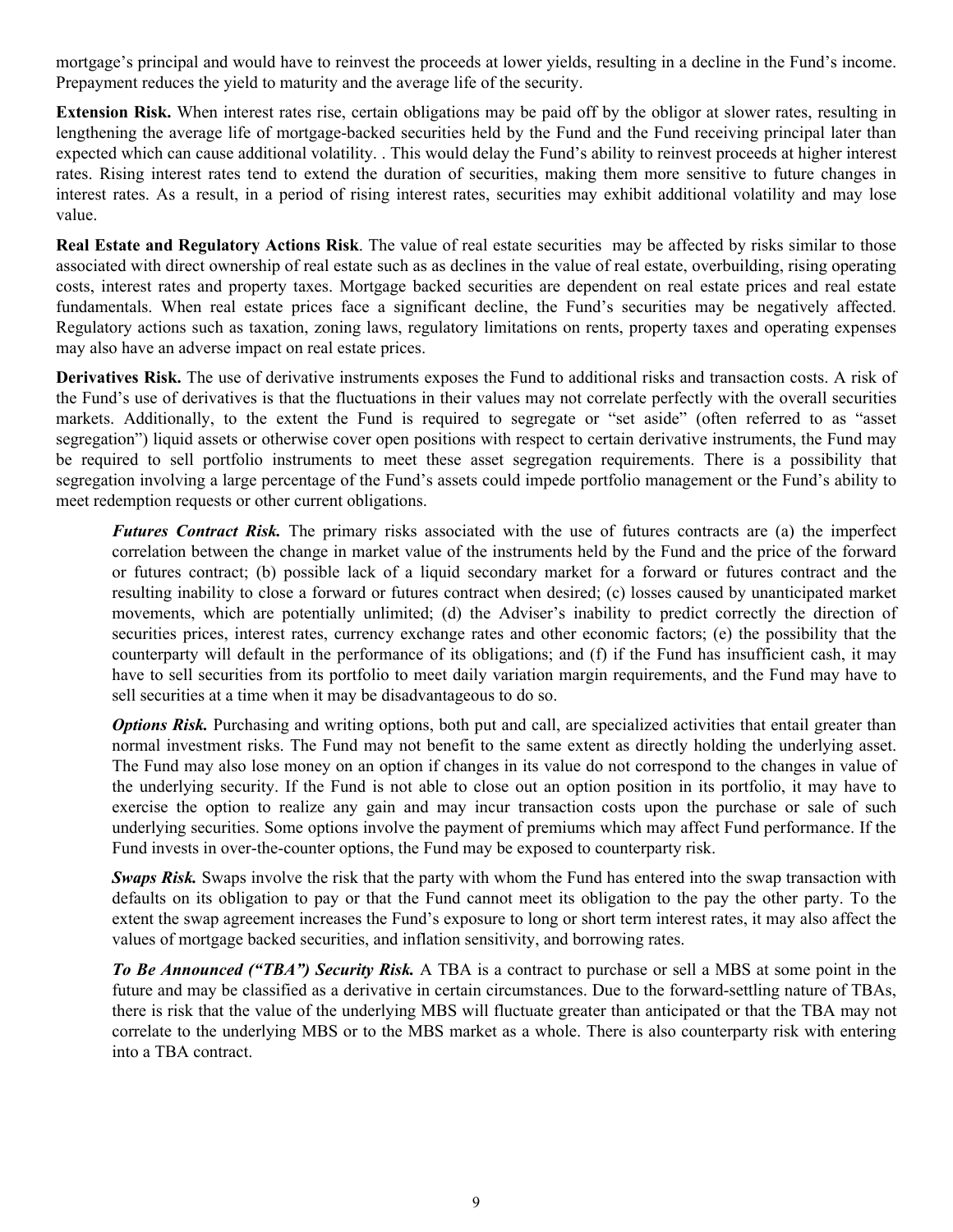**High-Yield Securities Risk.** Fixed income securities receiving below investment grade ratings (*i.e.*, "junk bonds") may have speculative characteristics, and, compared to higher-grade securities, may have a weakened capacity to make principal and interest payments in economic conditions or other circumstances. High-yield, high risk, and lower-rated securities are subject to additional risk factors due to the speculative nature of these securities, such as increased possibility of default, decreased liquidity, and fluctuations in value due to public perception of the issuer of such securities. These bonds are almost always uncollateralized and subordinate to other debt that an issuer may have outstanding. In addition, both individual high-yield securities and the entire high-yield bond market can experience sharp price swings due to a variety of factors, including changes in economic forecasts, stock market activity, large sustained sales by major investors or a higher profile default.

**Sub-Prime Mortgage Risk**. Sub-prime mortgages face the risk that the issuer of the security will default on interest or principal payments. Sub-prime borrowers typically have weakened credit histories that include payment delinquencies, and possibly more severe problems such as charge-offs, judgments and bankruptcies. The risk of non-payment is more pronounced in sub-prime mortgages than in highly ranked securities. Because there is increased risk of non-payment, the securities may be less liquid and subject to greater declines in value than highly rated instruments, especially in times of market stress. An economic downturn or period of rising interest rates could adversely affect the market for sub-prime notes and reduce the Fund's ability to sell these securities. Additionally, borrowers may seek bankruptcy protection which would delay resolution of security holder claims and may eliminate or materially reduce liquidity.

**Counterparty Risk.** Typically, a derivative contract involves leverage, i.e., it provides exposure to potential gain or loss from a change in the level of the market price of a security, currency or commodity (or a basket or index) in a notional amount that exceeds the amount of cash or assets required to establish or maintain the derivative contract. Many of these derivative contracts, including options and swaps, will be privately negotiated in the over-the-counter market. Fund transactions involving a counterparty are subject to the risk that the counterparty or a third party will not fulfill its obligation to the Fund. Counterparty risk may arise because of the counterparty's financial condition (i.e., financial difficulties, bankruptcy, or insolvency), market activities and developments, or other reasons, whether foreseen or not. As a result of counterparty's inability to fulfill its obligation, the Fund may obtain no or limited recovery of its investment, and any recovery may be significantly delayed which may result in significant financial loss to the Fund. Further, there is a risk that no suitable counterparties are willing to enter into, or continue to enter into, transactions with the Fund and, as a result, the Fund may not be able to achieve its investment objective.

**Asset-Backed Securities Risk ("ABS")**. ABS represent participations in, or are secured by and payable from, assets such as installment sales or loan contracts, leases, credit card receivables and other categories of receivables. Certain debt instruments may only pay principal at maturity or may only represent the right to receive payments of principal or payments of interest on underlying pools of mortgages, assets or government securities, but not both. The value of these types of instruments may change more drastically than debt securities that pay both principal and interest. The Fund may obtain a below market yield or incur a loss on such instruments during periods of declining interest rates. Principal only and interest only instruments are subject to extension risk. Certain ABS may provide, upon the occurrence of certain triggering events or defaults, for the investors to become the holders of the underlying assets. In that case, the Fund may become the holder of securities that it could not otherwise purchase, based on its investment strategies or its investment restrictions and limitations, at a time when such securities may be difficult to dispose of because of adverse market conditions. In addition, asset-backed securities have prepayment risks similar to those of mortgage-backed securities, may face valuation difficulties and may be less liquid.

**Portfolio Turnover Risk**. As a result of its active trading strategy, the Fund may incur higher levels of brokerage fees and commissions, which could reduce performance. High portfolio turnover also may generate net short-term capital gains distributions, which could also cause higher levels of current tax liability to shareholders in the Fund.

**U.S. Government Securities Risk**. U.S. government securities are obligations of, or guaranteed by, the U.S. Government, its agencies or government-sponsored entities. Certain U.S. government securities are backed by the U.S. Department of the Treasury or the full faith and credit of the United States and may include U.S. Treasury bills, Treasury Inflation-Protected Securities, notes and bonds. Such securities are guaranteed only as to the timely payment of interest and principal when held to maturity. U.S. government securities include issues by non-governmental entities (like financial institutions) that carry direct guarantees from U.S. government agencies as part of government initiatives in response to the market crisis or otherwise. Although the U.S. Government guarantees principal and interest payments on securities issued by the U.S. Government and some of its agencies, such as securities issued by the Ginnie Mae, this guarantee does not apply to losses resulting from declines in the market value of these securities. Some of the U.S. Government securities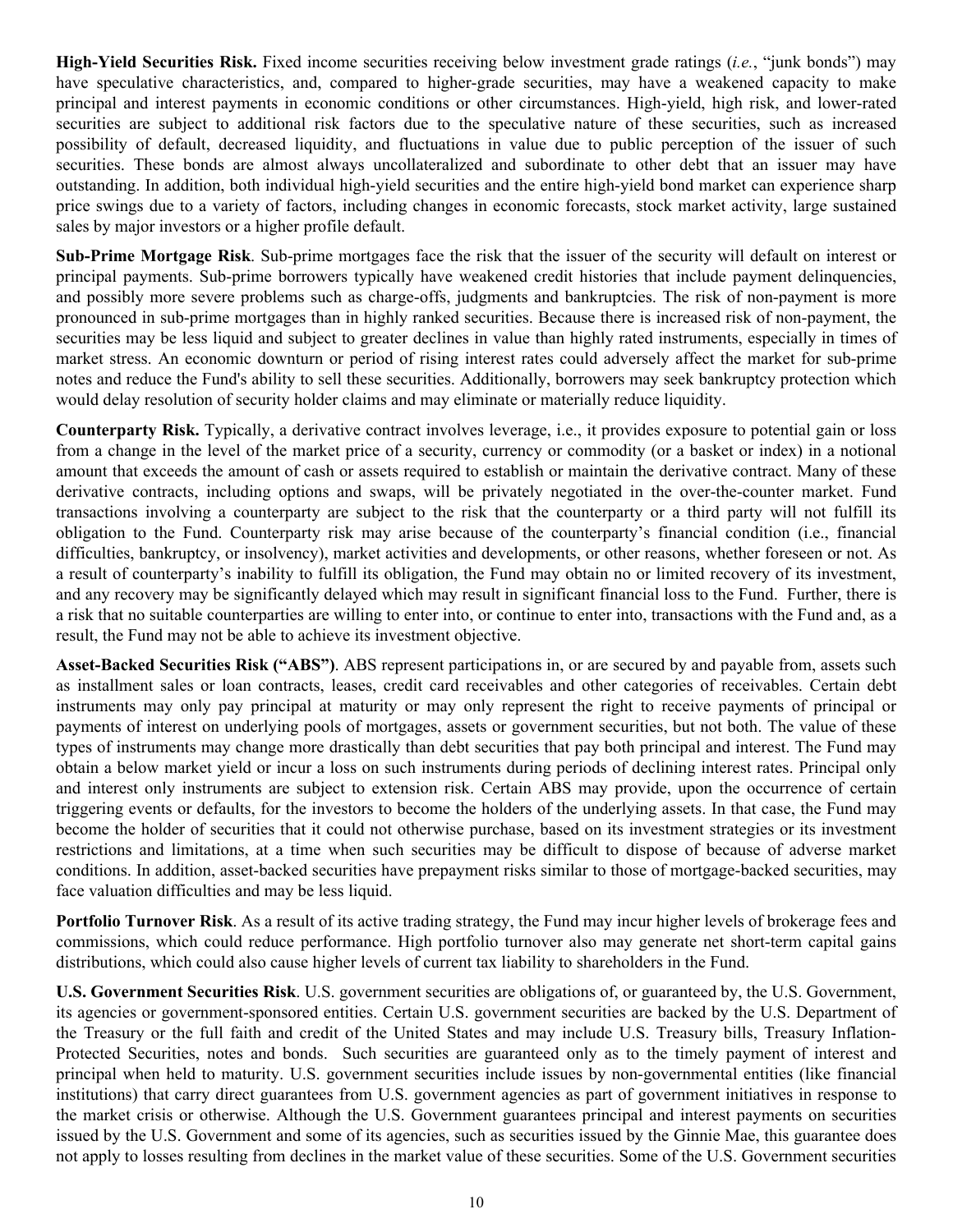that the Fund may hold are not guaranteed or backed by the full faith and credit of the U.S. Government, such as those issued by Fannie Mae and Freddie Mac. The total public debt of the United States as a percentage of gross domestic product has grown rapidly since the beginning of the 2008–2009 financial downturn. Although high debt levels do not necessarily indicate or cause economic problems, they may create certain systemic risks if sound debt management practices are not implemented. A high national debt can raise concerns that the U.S. Government will not be able to make principal or interest payments when they are due. This increase has also necessitated the need for the U.S. Congress to negotiate adjustments to the statutory debt ceiling to increase the cap on the amount the U.S. government is permitted to borrow to meet its existing obligations and finance current budget deficits. On August 2, 2019, following passage by Congress, the President of the United States signed the Bipartisan Budget Act of 2019, which suspends the statutory debt limit through July 31, 2021. Any controversy or ongoing uncertainty regarding the statutory debt ceiling negotiations may impact the U.S. long-term sovereign credit rating and may cause market uncertainty. As a result, market prices and yields of securities supported by the full faith and credit of the U.S. Government may be adversely affected.

**Closed-End Fund Risk**. Shares of closed-end funds frequently trade at either a premium or discount relative to their NAV. When the Fund purchases shares of a closed-end fund at a discount to its NAV, there can be no assurance that the discount will decrease. In fact, it is possible that this market discount may increase and the Fund may suffer realized or unrealized capital losses due to further decline in the market price of the securities of such closed-end funds, thereby adversely affecting the NAV of the Fund's shares. Similarly, there can be no assurance that any shares of a closed-end fund purchased by the Fund at a premium will continue to trade at a premium or that the premium will not decrease subsequent to a purchase of such shares by the Fund. To the extent the Fund invests in closed-end funds, it will indirectly bear its proportionate share of any fees and expenses payable directly by the closed-end fund. Therefore, the Fund would incur higher expenses, which may be duplicative, than if the Fund did not invest in closed-end funds.

The amount of public information available about closed-end funds is generally less than for mutual funds. Consequently, the Adviser may make investment decisions based on information that is incomplete or inaccurate. In addition, because closed-end funds are not redeemable at the holder's option, such funds typically trade primarily on the secondary market. The secondary market for closed-end funds tends to be less liquid, which may adversely affect the Fund's ability to sell its holdings of closed-end funds at attractive prices.

**Investment Company and Exchange Traded Fund ("ETF") Risk.** When the Fund invests in an another investment company, including closed-end funds and ETFs, it will bear additional expenses based on its pro rata share of the that investment company's operating expenses, including the potential duplication of management fees. The risk of owning shares of another investment company generally reflects the risks of owning the underlying securities that the other investment company holds. The Fund also will incur brokerage costs when it purchases shares of another investment company.

An ETF's market price may deviate from the value of the ETF's underlying portfolio holdings, particularly in times of market stress, with the result that investors may pay significantly more or receive significantly less than the underlying value of the ETF shares bought or sold. This can be reflected as a spread between the bid and ask prices for the ETF quoted during the day or a premium or discount in the closing price from the ETF's NAV. An active trading market for shares of the ETF may not develop or be maintained. In times of market stress, market makers or authorized participants may step away from their respective roles in making a market in shares of the ETF and in executing purchase or redemption orders, and that this could in turn lead to variances between the market price of the ETF's shares and the underlying value of those shares. If securities underlying an ETF are traded outside of a collateralized settlement system, that there are a limited number of financial institutions that may act as authorized participants that post collateral for certain trades on an agency basis (i.e., on behalf of other market participants). To the extent that those authorized participants exit the business or are unable to process creation and/or redemption orders and no other authorized participant is able to step forward to do so, there may be a significantly diminished trading market for the ETF's shares. In addition, this could in turn lead to differences between the market price of the ETF's shares and the underlying value of those shares. Where all or a portion of the ETF's underlying securities trade in a market that is closed when the market in which the ETF's shares are listed and trading in that market is open, there may be changes between the last quote from its closed foreign market and the value of such security during the ETF's domestic trading day. In addition, this in turn could lead to differences between the market price of the ETF's shares and the underlying value of those shares. In stressed market conditions, the market for an ETF's shares may become less liquid in response to deteriorating liquidity in the markets for the ETF's underlying portfolio holdings. This adverse effect on liquidity for the ETF's shares in turn could lead to differences between the market price of the ETF's shares and the underlying value of those shares. Purchases and redemptions of creation units primarily with cash, rather than through in-kind delivery of portfolio securities, may cause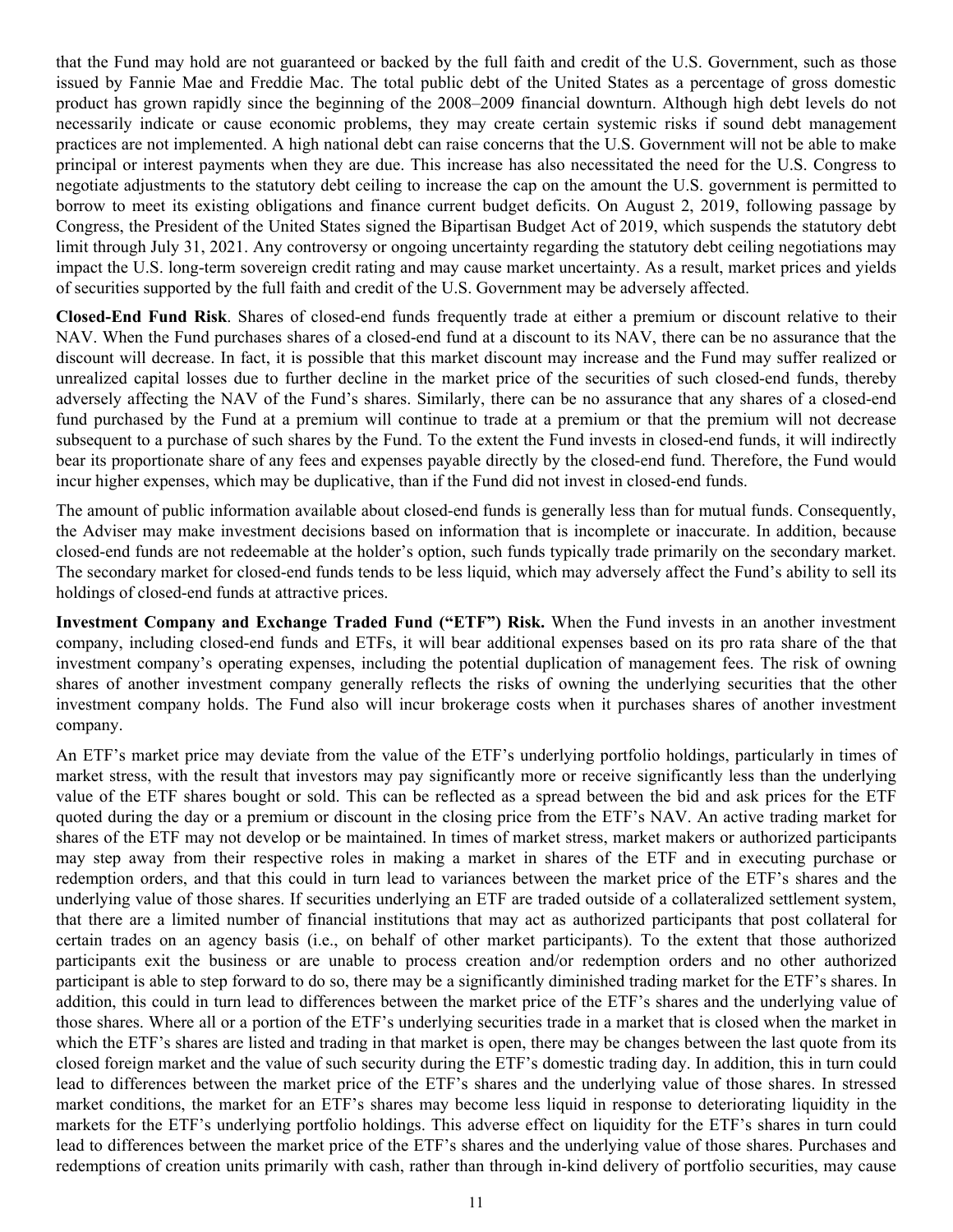an ETF to incur certain costs. These costs could include brokerage costs or taxable gains or losses that it might not have incurred if it had made redemption in-kind. In addition, these costs could be imposed on the ETF, and thus decrease the ETF's net asset value, to the extent that the costs are not offset by a transaction fee payable by an authorized participant.

**Collateralized Loan Obligations ("CLO") Risk**. A CLO is a trust typically collateralized by a pool of loans, which may include, among others, domestic and foreign senior secured loans, senior unsecured loans, and subordinate corporate loans, including loans that may be rated below investment grade or equivalent unrated loans**.** The risk associated with investing in a CLO correlates to the risk in the underlying product, including high-yield risk, interest rate risk, liquidity risk, and the risk of default. In addition to the risks associated with the underlying security, CLOs also include the risk that the distributions from the collateral may not adequately cover interest or principal payments, the quality of the CLO may decline or default, or the class of CLO may be subordinate to other classes.

**Illiquidity Risk**. Certain of the Fund's investments in closed-end funds, sub-prime mortgages, CLOs, asset backed securities, and non-investment grade securities (including non-investment grade MBS) may not be readily sold at the desired time or price, and may be sold at a lower price or may not have a sufficient market to be sold at all. In certain circumstances, it may be difficult for the Fund to purchase and sell particular portfolio investments in closed-end funds due to infrequent trading in such investments. Markets may become illiquid when, for instance, there are few, if any, interested buyers or sellers or when dealers are unwilling or unable to make a market for certain securities. The prices of such investments may experience significant volatility, make it more difficult for the Fund to transact significant amounts of such investments without an unfavorable impact on prevailing market prices. Closed-end funds that are liquid investments may become illiquid or less liquid after purchase by the Fund, particularly during periods of market turmoil or economic uncertainty. Illiquid and relatively less liquid investments may be harder to value.

**Repurchase Agreement Risk.** A repurchase agreement involves the risk that the seller of securities under a repurchase agreement files for bankruptcy or becomes insolvent and the Fund is left holding a security that has declined in value, does not meet its investment strategy, or is difficult to dispose. The Fund may incur costs in disposing of the underlying security and may experience losses if there is any delay in its ability to do so and the value of your investment could decline as a result.

**Management Risk**. The skill of the Adviser will play a significant role in the Fund's ability to achieve its investment objective. The Fund's ability to achieve its investment objective depends on the ability of the Adviser to correctly identify economic trends, especially with regard to accurately forecasting inflationary and deflationary periods. The Fund's ability to achieve its investment objective depends on the ability of the Adviser to select securities, especially in volatile markets and the Adviser could be incorrect in its analysis of industries, companies, and the relative attractiveness of securities. The Fund's Adviser has not previously managed a mutual fund, and as a result investors do not have a long-term track record of managing a mutual fund from which to judge the Adviser.

**Securities Market Risk.** The securities markets are volatile and securities markets generally tend to move in cycles with periods when security prices rise and periods when security prices decline. Securities fluctuate in price based on changes in a company's financial condition and overall market and economic conditions. Local, regional, or global events such as war, acts of terrorism, the spread of infectious illness or other public health issues, recessions, or other events could have a significant impact on the securities markets and on specific securities. Volatility in the securities market may make it more difficult for the Fund to accurately value its securities or to sell its securities on a timely basis.

**Recent Market Events Risk.** Local, regional, or global events such as war, acts of terrorism, the spread of infectious illness or other public health issues, recessions, or other events could have a significant impact on the market generally and on specific securities. Periods of market volatility may occur in response to pandemics or other events outside of our control. These types of events could adversely affect the Fund's performance. For example, since December 2019, a novel strain of coronavirus (COVID-19) has spread globally, which has resulted in the temporary closure of many corporate offices, retail stores, and manufacturing facilities and factories across the world. As the extent of the impact on global markets from the coronavirus is difficult to predict, the extent to which the coronavirus may negatively affect the Fund's performance or the duration of any potential business disruption is uncertain. Any potential impact on performance will depend to a large extent on future developments and new information that may emerge regarding the duration and severity of the coronavirus and the actions taken by authorities and other entities to contain the coronavirus or treat its impact. These developments, as well as other events, could result in further market volatility and negatively affect financial asset prices, the liquidity of certain securities and the normal operations of securities exchanges and other markets. As a result, the risk environment remains elevated. The Adviser will monitor developments and seek to manage the Fund in a manner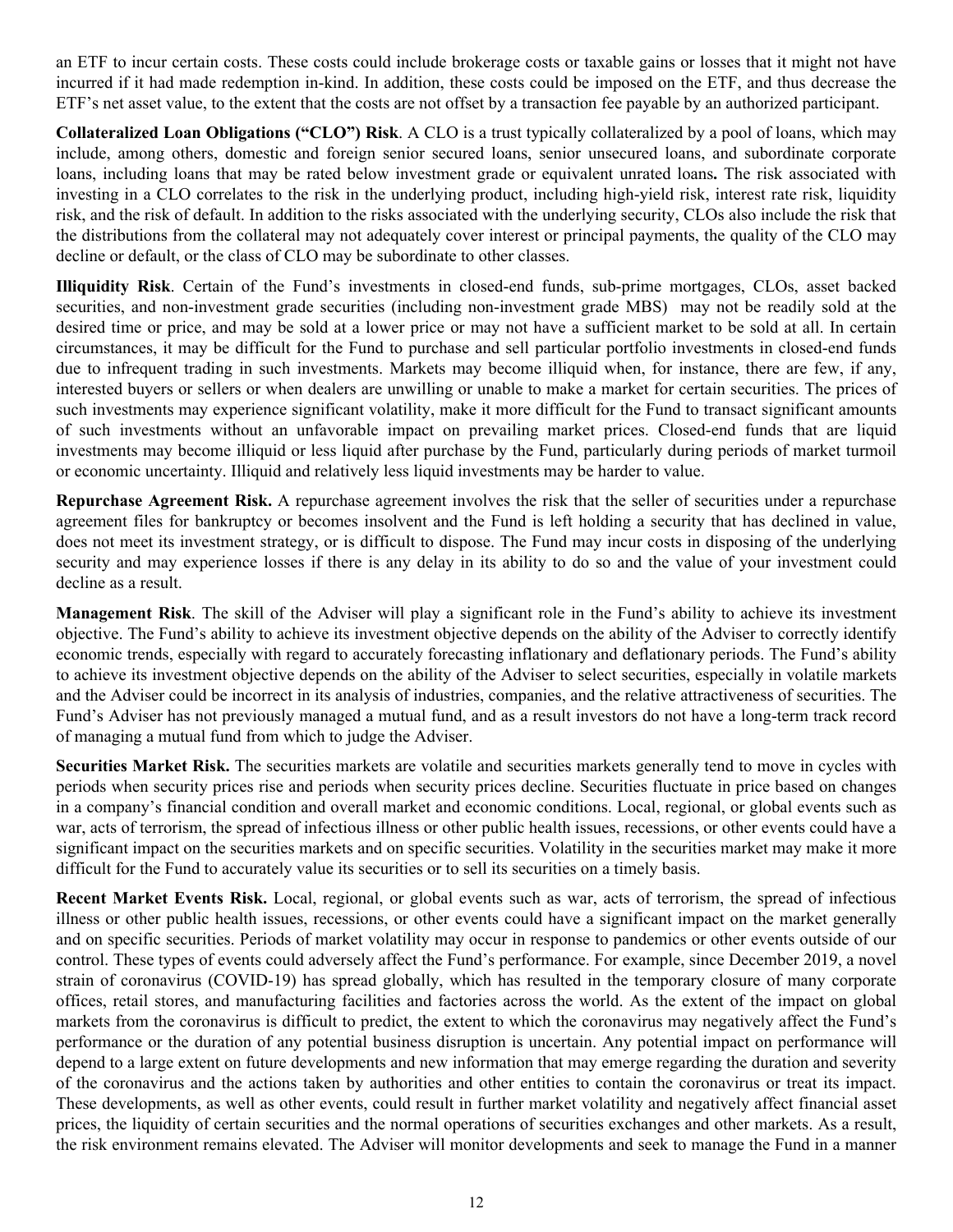<span id="page-14-0"></span>consistent with achieving the Fund's investment objective, but there can be no assurance that it will be successful in doing so.

**LIBOR Transition Risk.** LIBOR is expected to be phased out by the end of 2021. While the effect of the transition cannot yet be determined, it may result in, among other things, increased volatility or illiquidity in markets for instruments based on LIBOR and changes in the value of such instruments. Multiple financial industry groups have begun planning for the transition away from LIBOR, but there are obstacles to converting that could affect the functioning, liquidity and value of instruments that reference LIBOR. There is the risk that the transition from LIBOR to alternative interest rate benchmarks is not orderly, occurs over various time periods or has unintended consequences.

**Newly Organized Fund Risk**. The Fund is newly organized with no operating history, and there can be no assurance that the Fund will grow to or maintain an economically viable size.

## **DISCLOSURE OF PORTFOLIO HOLDINGS**

A complete description of the Fund's policies and procedures with respect to the disclosure of the Fund's portfolio holdings is available in the Fund's Statement of Additional Information ("SAI").

## **MANAGEMENT OF THE FUND**

## **The Adviser**

Regan Capital LLC, located at 8350 North Central Expressway, Suite G108, Dallas, Texas 75206, is the Fund's adviser. The Adviser is a U.S. Securities and Exchange Commission registered investment advisory firm formed in 2011. In addition to the Fund, the Adviser currently provides investment advisory services to privately offered pooled investment funds and separately managed accounts. The Adviser is owned and controlled by Skyler Weinand, CFA, managing partner who holds greater than 25% interest in the units of the Adviser and is therefore a control person of the Adviser.

The Adviser is responsible for the day-to-day management of the Fund in accordance with the Fund's investment objective and policies. The Adviser provides the personnel needed to fulfill its obligations under its advisory agreement, performs certain administrative services and furnishes office space necessary to perform such duties. For its services, the Fund pays the Adviser a monthly management fee that is calculated at the annual rate of 0.89% of the Fund's average daily net assets.

Pursuant to a contractual fee waiver and reimbursement agreement the Adviser has contractually agreed to waive a portion or all of its management fees and pay Fund expenses (excluding shareholder servicing fees, front-end or contingent deferred loads, taxes, interest expense, brokerage commissions, acquired fund fees and expenses, portfolio transaction expenses, dividends paid on short sales, extraordinary expenses, Rule 12b-1 fees, or intermediary servicing fees) for each class in order to limit the total annual fund operating expenses of the Fund to 1.20% of average daily net assets. The expense cap will remain in effect through at least January 31, 2022 and may be terminated only by the Board. The Adviser may request recoupment from the Fund of previously waived fees and paid expenses for three years from the date such fees and expenses were waived or paid, provided that such recoupment does not cause the Fund's expense ratio (after the recoupment is taken into account) to exceed the lower of (1) the Expense Cap in place at the time such amounts were waived or paid and (2) the Fund's Expense Cap at the time of recoupment.

A discussion regarding the basis of the Board's approval of the investment advisory agreement will be available in the Fund's first annual or semi-annual report to shareholders.

## **Portfolio Managers**

Skyler Weinand, CFA, Managing Partner of the Adviser, founded the Adviser in 2011. Prior to forming the Adviser, Mr. Weinand was head of residential and consumer asset-backed securities trading at Cantor Fitzgerald from July 2007 to March 2011. Prior to that, Mr. Weinand was responsible for trading a \$2+ billion mortgage-backed securities portfolio at Sit Investment Associates from July 2005 to June 2007. From 2001 to 2005 Mr. Weinand was employed with GMAC-RFC. Mr. Weinand is a graduate of the Carlson School of Management at the University of Minnesota with Bachelors' of Science Degrees in Finance and Management Information Systems.

Arup Saha, CFA, Senior Portfolio Manager of the Adviser, joined the Adviser in October 2015. Prior to joining the Adviser, Mr. Saha was a Director of Fixed Income Sales at Hilltop Securities; prior to Hilltop Mr. Saha was an Associate Portfolio Manager at Drake Management. Mr. Saha holds a Bachelor of Science degree in Finance from Rutgers University, with honors.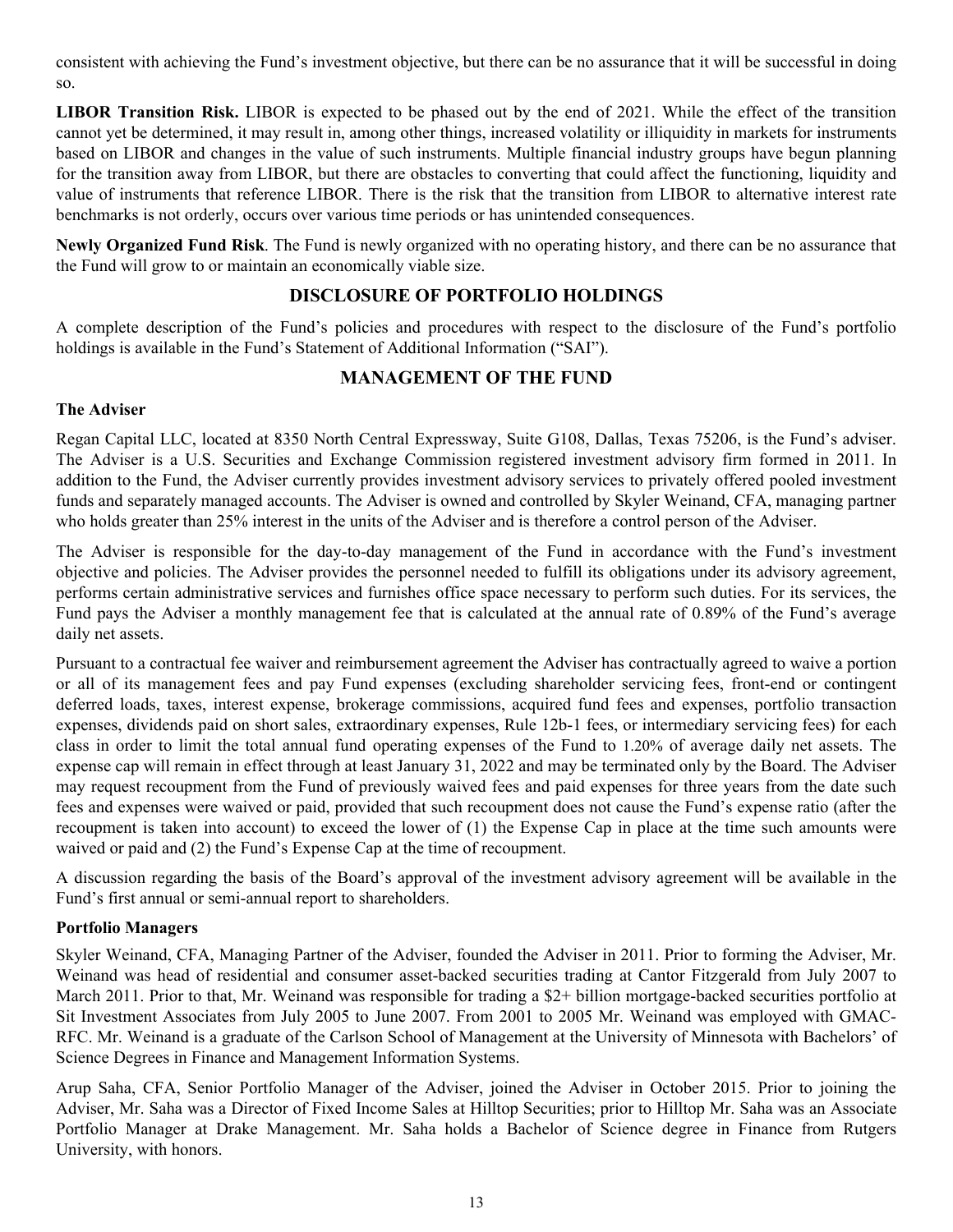<span id="page-15-0"></span>Chris Hall, Senior Portfolio Manager of the Adviser joined the Adviser in June 2013. Prior to joining the Adviser, Mr. Hall was Partner and Co-Head of Sales at Auriga USA, LLC and a Director of Fixed Income Sales at KeyBanc Capital Markets. Mr. Hall is a graduate of Williams College, with a Bachelor of Arts in Economics.

### **SHAREHOLDER INFORMATION**

#### **Pricing of Fund Shares**

Shares of the Fund are sold based on the NAV per share which is calculated as of the close of regular trading (generally, 4:00 p.m., Eastern Time) on each day that the New York Stock Exchange ("NYSE") is open for unrestricted business. However, the Fund's NAV may be calculated earlier if trading on the NYSE is restricted or as permitted by the SEC. The NYSE is closed on weekends and most national holidays, including New Year's Day, Martin Luther King, Jr. Day, Washington's Birthday/Presidents' Day, Good Friday, Memorial Day, Independence Day, Labor Day, Thanksgiving Day and Christmas Day. The NAV will not be calculated on days when the NYSE is closed for trading.

Purchase and redemption requests are priced based on the next NAV per share calculated after receipt of such requests. The NAV is the value of the Fund's securities, cash and other assets, minus all expenses and liabilities (assets – liabilities = NAV). NAV per share is determined by dividing NAV by the number of shares outstanding (NAV/  $\#$  of shares = NAV per share). The NAV takes into account the expenses and fees of the Fund, including management and administration fees, which are accrued daily.

In calculating the NAV, portfolio securities are valued using current market values or official closing prices, if available. Each security owned by the Fund that is listed on a securities exchange is valued at its last sale price on that exchange on the date as of which assets are valued. Where the security is listed on more than one exchange, the Fund will use the price of the exchange that the Fund generally considers to be the principal exchange on which the security is traded.

When reliable market quotations are not readily available or the Fund's pricing service does not provide a valuation (or provides a valuation that in the judgment of the Adviser to the Fund does not represent the security's fair value) or when, in the judgment of the Adviser, events have rendered the market value unreliable, a security or other asset is valued at its fair value as determined under procedures approved by the Board. Valuing securities at fair value is intended to ensure that the Fund is accurately priced and involves reliance on judgment. Fair value determinations are made in good faith in accordance with the procedures adopted by the Board. The Board will regularly evaluate whether the Fund's fair valuation pricing procedures continue to be appropriate in light of the specific circumstances of the Fund and the quality of prices obtained through their application by the Trust's valuation committee. There can be no assurance that the Fund will obtain the fair value assigned to a security if it were to sell the security at approximately the time at which the Fund determines its NAV per share.

Fair value pricing may be applied to non-U.S. securities. The trading hours for most non-U.S. securities end prior to the close of the NYSE, the time that the Fund's NAV is calculated. The occurrence of certain events after the close of non-U.S. markets, but prior to the close of the NYSE (such as a significant surge or decline in the U.S. market) often will result in an adjustment to the trading prices of non-U.S. securities when non-U.S. markets open on the following business day. If such events occur, the Fund may value non-U.S. securities at fair value, taking into account such events, when it calculates its NAV. In such cases, use of fair valuation can reduce an investor's ability to seek profit by estimating the Fund's NAV per share in advance of the time the NAV per share is calculated.

The independent pricing service does not distinguish between smaller-sized bond positions known as "odd lots" and larger institutional-sized bond positions known as "round lots". The Fund may fair value a particular bond if the Adviser does not believe that the round lot value provided by the independent pricing service reflects the fair value of the Fund's holding.

Other types of securities that the Fund may hold for which fair value pricing might be required include, but are not limited to: (a) investments which are not frequently traded and/or the market price of which the Adviser believes may be stale; (b) illiquid securities, including "restricted" securities and private placements for which there is no public market; (c) securities of an issuer that has entered into a restructuring; (d) securities whose trading has been halted or suspended; and (e) fixed income securities that have gone into default and for which there is not a current market value quotation.

If the Fund has portfolio securities that are primarily listed on foreign exchanges that trade on weekends or other days when the Fund does not price its shares, the NAV of the Fund's shares may change on days when shareholders will not be able to purchase or redeem the Fund's shares.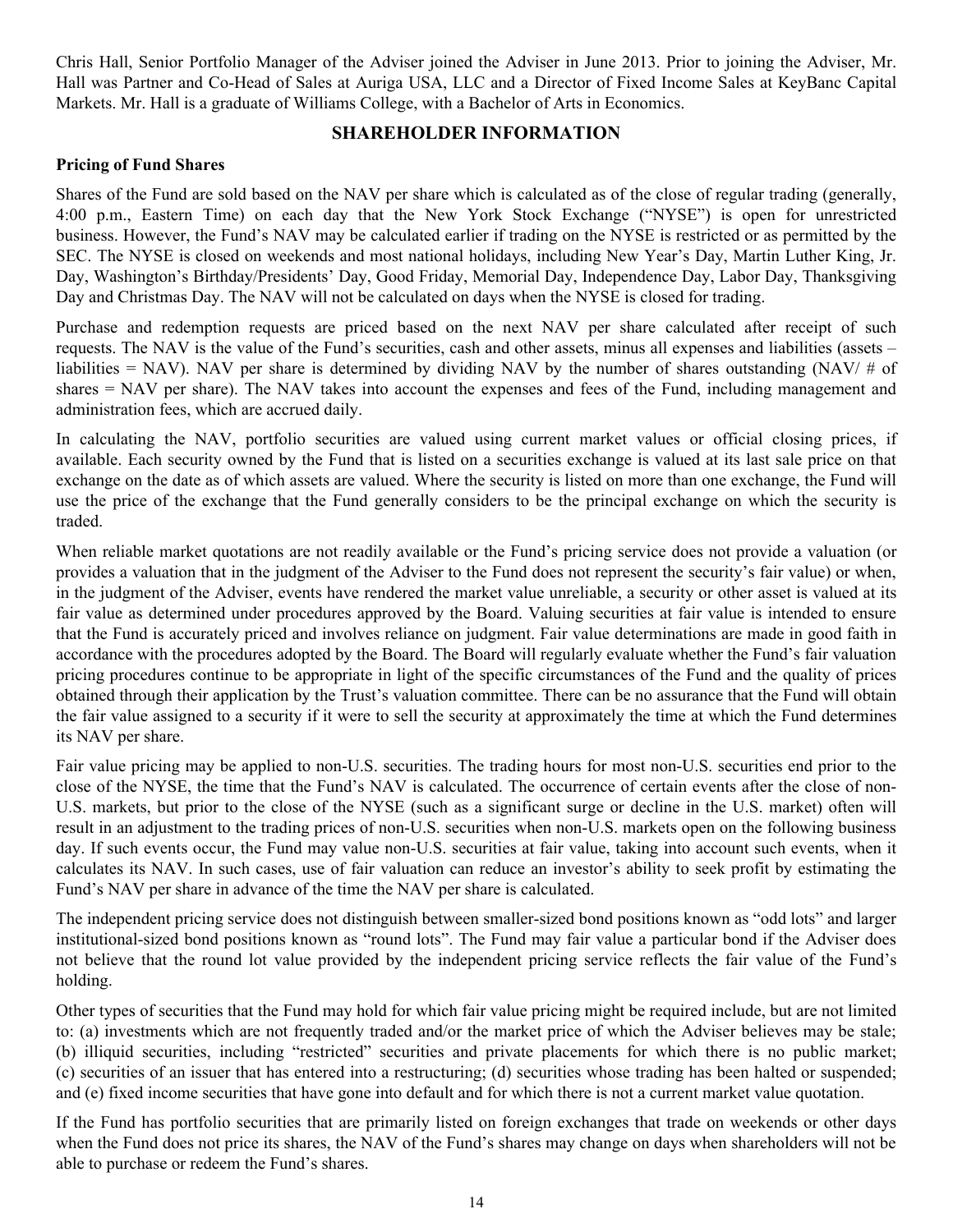## **How to Buy Shares**

For the Investor Class, the minimum initial investment amount is \$1,000 and the minimum subsequent investment amount is \$100. For the Institutional Class, the minimum initial investment amount is \$100,000 and the minimum subsequent investment amount is \$500.Your financial intermediary may impose different investment minimums. Please contact them for additional details.

Although not limited to the list below, the Fund's minimum investment requirements may be waived from time to time by the Adviser, and for the following types of shareholders:

- current and retired employees, directors/trustees and officers of the Trust, the Adviser and its affiliates and certain family members of each of them (*i.e.*, spouse, domestic partner, child, parent, sibling, grandchild and grandparent, in each case including in-law, step and adoptive relationships);
- any shareholder with an aggregate investment of \$50,000 or more in the Fund;
- any trust, pension, profit sharing or other benefit plan for current and retired employees, directors/trustees and officers of the Adviser and its affiliates;
- current employees of the Fund's transfer agent, U.S. Bancorp Fund Services, LLC, (doing business as U.S. Bank Global Fund Services) (the "Transfer Agent"), broker-dealers who act as selling agents for the Fund, intermediaries that have marketing agreements in place with the Adviser and the immediate family members of any of them;
- existing clients of the Adviser, their employees and immediate family members of such employees;
- registered investment advisers who buy through a broker-dealer or service agent who has entered into an agreement with the Fund's distributor; and
- qualified broker-dealers who have entered into an agreement with the Fund's distributor.

You may purchase shares of the Fund by check, by wire transfer, via electronic funds transfer through the Automated Clearing House ("ACH") network through an authorized bank or through one or more brokers authorized by the Fund to receive purchase orders. Please use the appropriate account application when purchasing by mail or wire. If you have any questions or need further information about how to purchase shares of the Fund, you may call a customer service representative of the Fund toll-free at 888-44-REGAN (888-447-3426). The Fund reserves the right to reject any purchase order. For example, a purchase order may be refused if, in the Adviser's opinion, it is so large that it would disrupt the management of the Fund. Orders may also be rejected from persons believed by the Fund to be "market timers."

All checks must be in U.S. dollars drawn on a domestic U.S. bank. The Fund will not accept payment in cash or money orders. The Fund does not accept postdated checks or any conditional order or payment. To prevent check fraud, the Fund will not accept third party checks, Treasury checks, credit card checks, traveler's checks or starter checks for the purchase of shares.

To buy shares of the Fund, complete an account application and send it together with your check for the amount you wish to invest in the Fund to the address below. To make additional investments once you have opened your account, write your account number on the check and send it together with the Invest by Mail form from your most recent shareholder statement received from the Transfer Agent. If you do not have the Invest by Mail form include the Fund name, your name, address, and account number on a separate piece of paper along with your check. If your payment is returned for any reason, your purchase will be canceled and a \$25 fee will be assessed against your account by the Transfer Agent. You may also be responsible for any loss sustained by the Fund.

All purchase requests must be received in "good order." "Good order" generally means that your purchase request includes the name of the Fund; the dollar amount of shares to be purchased; your account application or investment stub; and a check payable to the name of the Fund.

In addition to cash purchases, Fund shares may be purchased by tendering payment in-kind in the form of shares of stock, bonds or other securities. Any securities used to buy Fund shares must be readily marketable, their acquisition consistent with the Fund's objective and otherwise acceptable to the Adviser and the Board. For further information, you may call a customer service representative of the Fund toll-free at 888-44-REGAN (888-447-3426).

In compliance with the USA PATRIOT Act of 2001, please note that the Transfer Agent will verify certain information on your account application as part of the Trust's Anti-Money Laundering Program. As requested on the account application,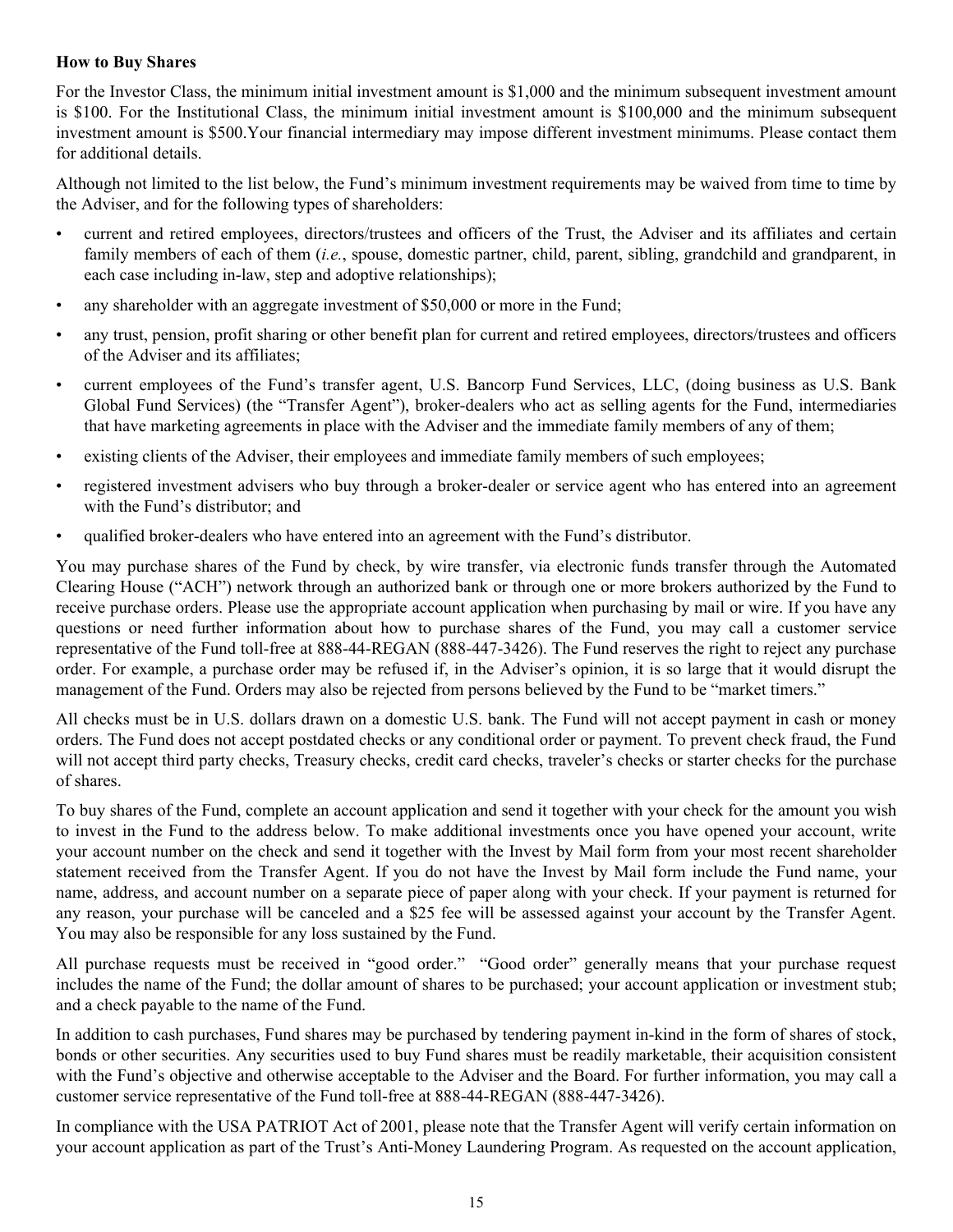you must supply your full name, date of birth, social security number and permanent street address. If you are opening the account in the name of a legal entity (e.g., partnership, limited liability company, business trust, corporation, etc.), you must also supply the identity of the beneficial owners. Mailing addresses containing only a P.O. Box will not be accepted. Please contact the Transfer Agent at 888-44-REGAN (888-447-3426) if you need additional assistance when completing your account application.

If the Transfer Agent does not have a reasonable belief of the identity of an investor, the account application will be rejected or the investor will not be allowed to perform a transaction on the account until such information is received. The Fund may also reserve the right to close the account within five business days if clarifying information/documentation is not received.

Shares of the Fund have not been registered for sale outside of the United States. The Fund generally does not sell shares to investors residing outside of the United States, even if they are United States citizens or lawful permanent residents, except to investors with United States military APO or FPO addresses. The Fund reserves the right to refuse purchases from shareholders who must file a Form W-8.

## **Purchasing Shares by Mail**

Please complete the account application and mail it with your check, payable to the Fund to the Transfer Agent at the following address:

> Regan Funds Regan Total Return Income Fund c/o U.S. Bank Global Fund Services P.O. Box 701 Milwaukee, Wisconsin 53201-0701

You may not send an account application via overnight delivery to a United States Postal Service post office box. If you wish to use an overnight delivery service, send your account application and check to the Transfer Agent at the following address:

> Regan Funds Regan Total Return Income Fund c/o U.S. Bank Global Fund Services 615 East Michigan Street, 3rd Floor Milwaukee, Wisconsin 53202

**Note:** The Fund does not consider the U.S. Postal Service or other independent delivery services to be its agent. Therefore, a deposit in the mail or with such services, or receipt at U.S. Bancorp Fund Services, LLC's post office box, of purchase orders or redemption requests does not constitute receipt by the Transfer Agent. Receipt constitutes physical possession of the purchase order or redemption request by the Transfer Agent.

#### **Purchasing Shares by Telephone**

If you accepted telephone options on your account application or by subsequent arrangement in writing with the Fund and your account has been open for at least seven business days, you may purchase additional shares by calling the Regan Total Return Income Fund's toll-free at 888-44-REGAN (888-447-3426). You may not make your initial purchase of Fund shares by telephone. Telephone orders will be accepted via electronic funds transfer from your pre-designated bank account through the ACH network. You must have banking information established on your account prior to making a telephone purchase. Only bank accounts held at domestic institutions that are ACH members may be used for telephone transactions. If your order is received prior to 4:00 p.m., Eastern Time, shares will be purchased at the appropriate share price next calculated. For security reasons, requests by telephone may be recorded. Once a telephone transaction has been placed, it cannot be cancelled or modified after the close of regular trading on the NYSE (generally, 4:00 p.m., Eastern time).

#### **Purchasing Shares by Wire**

If you are making your initial investment in the Fund, before wiring funds, the Transfer Agent must have a completed account application. You can mail or overnight deliver your account application to the Transfer Agent at the above address. Upon receipt of your completed account application, your account will be established and a service representative will contact you to provide your new account number and wiring instructions. If you do not receive this information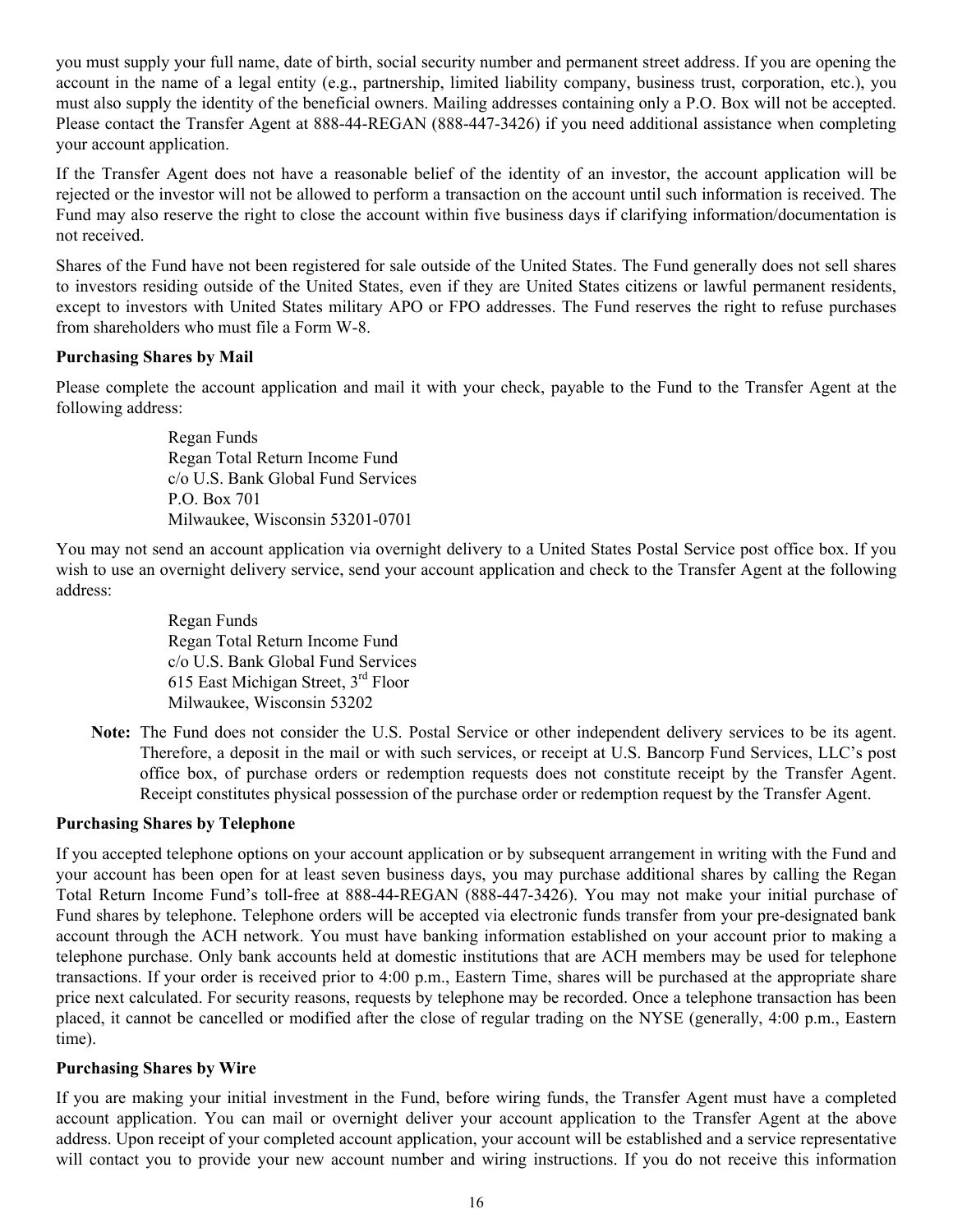within one business day, contact the Transfer Agent. Once your account is established, you may instruct your bank to send the wire. Your bank must include the name of the Fund, your name and your account number so that monies can be correctly applied. Your bank should transmit immediately available funds by wire to:

> U.S. Bank National Association 777 East Wisconsin Avenue Milwaukee, Wisconsin 53202 ABA No. 075000022 Credit: U.S. Bancorp Fund Services, LLC Account No. 112-952-137 Further Credit: Regan Total Return Income Fund Shareholder Registration Shareholder Account Number

If you are making a subsequent purchase, your bank should wire funds as indicated above. Before each wire purchase, you should be sure to notify the Transfer Agent. *It is essential that your bank include complete information about your account in all wire transactions.* If you have questions about how to invest by wire, you may call the Transfer Agent at 888-44-REGAN (888-447-3426). Your bank may charge you a fee for sending a wire payment to the Fund.

Wired funds must be received prior to 4:00 p.m. Eastern Time to be eligible for same day pricing. Neither the Fund nor U.S. Bank National Association are responsible for the consequences of delays resulting from the banking or Federal Reserve wire system or from incomplete wiring instructions.

## **Retirement Accounts**

The Fund offers prototype documents for a variety of retirement accounts for individuals and small businesses. Please call 888-44-REGAN (888-447-3426) for information on:

- Individual Retirement Plans, including Traditional IRAs and Roth IRAs.
- Small Business Retirement Plans, including Simple IRAs and SEP IRAs.

There may be special distribution requirements for a retirement account, such as required distributions or mandatory federal income tax withholdings. For more information, call the number listed above. Direct shareholder accounts may be charged a \$15 annual account maintenance fee for each retirement account up to a maximum of \$30 annually and a \$25 fee for transferring assets to another custodian or for closing a retirement account. Fees charged by other institutions may vary.

#### **Purchasing and Selling Shares through a Broker**

You may buy and sell shares of the Fund through certain brokers and financial intermediaries (and their agents) (collectively, "Brokers") that have made arrangements with the Fund to sell its shares. When you place your order with such a Broker, your order is treated as if you had placed it directly with the Transfer Agent, and you will pay or receive the next applicable price calculated by the Fund. The Fund will be deemed to have received a purchase or redemption order when an authorized broker, or, if applicable, a broker's designee receives the order. The Broker holds your shares in an omnibus account in the Broker's name, and the Broker maintains your individual ownership records. The Adviser may pay the Broker for maintaining these records as well as providing other shareholder services. The Broker may charge you a fee for handling your order. The Broker is responsible for processing your order correctly and promptly, keeping you advised regarding the status of your individual account, confirming your transactions and ensuring that you receive copies of the Fund's Prospectus.

Institutional Shares may also be available on certain brokerage platforms. An investor transacting in Institutional Shares through a broker acting as an agent for the investor may be required to pay a commission and/or other forms of compensation to the broker.

## **How to Sell Shares**

You may sell (redeem) your Fund shares on any day the Fund and the NYSE are open for business either directly to the Fund or through your financial intermediary.

#### **In Writing**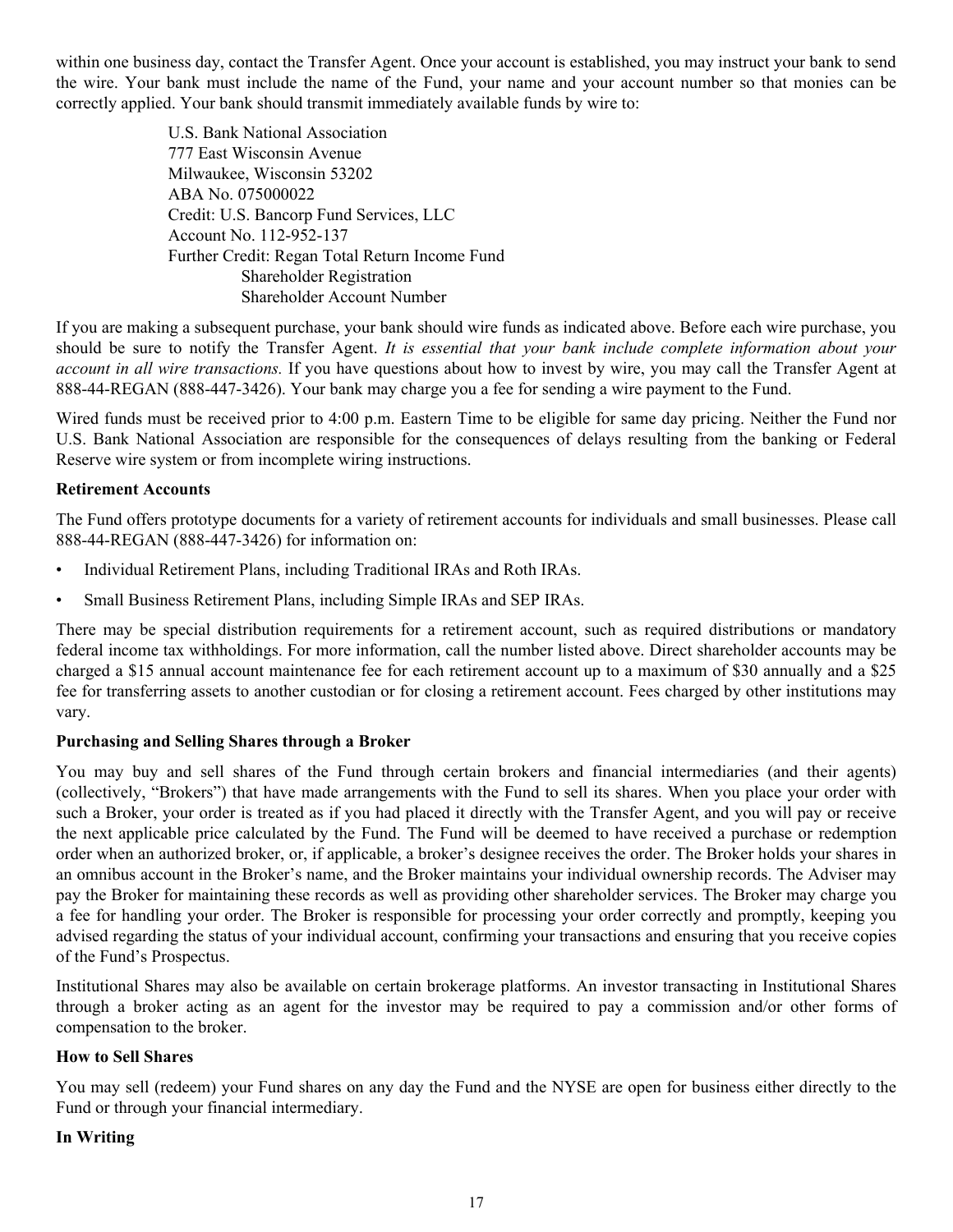You may redeem your shares by simply sending a written request to the Transfer Agent. You should provide your account number and state whether you want all or some of your shares redeemed. The letter should be signed by all of the shareholders whose names appear on the account registration and include a signature guarantee(s), if necessary. If you have an IRA or other retirement plan, you must indicate on your written redemption request whether or not to withhold federal income tax. Redemption requests failing to indicate an election to have tax withheld will be subject to 10% withholding. You should send your redemption request to:

| <b>Regular Mail</b>                | <b>Overnight Express Mail</b>                   |
|------------------------------------|-------------------------------------------------|
| Regan Total Return Income Fund     | Regan Total Return Income Fund                  |
| c/o U.S. Bank Global Fund Services | c/o U.S. Bank Global Fund Services              |
| P.O. Box 701                       | 615 East Michigan Street, 3 <sup>rd</sup> Floor |
| Milwaukee, Wisconsin 53201-0701    | Milwaukee, Wisconsin 53202                      |

**NOTE:** The Fund does not consider the U.S. Postal Service or other independent delivery services to be its agents. Therefore, a deposit in the mail or with such services, or receipt at U.S. Bancorp Fund Services, LLC's post office box, of purchase orders or redemption requests does not constitute receipt by the Transfer Agent. Receipt constitutes physical possession of the purchase order or redemption request by the Transfer Agent.

## **By Telephone**

If you accepted telephone options on your account application, you may redeem all or some of your shares, up to \$50,000, by calling the Transfer Agent at 888-44-REGAN (888-447-3426) before the close of trading on the NYSE. This is normally 4:00 p.m., Eastern Time. Redemption requests received before the close of trading on the NYSE will be priced based on net asset value calculated as of the close of trading. Redemption proceeds will be processed on the next business day and sent to the address that appears on the Transfer Agent's records or via ACH to a previously established bank account. If you request, redemption proceeds will be wired on the next business day to the bank account you designated on the account application. A wire fee of \$15 will be deducted from your redemption proceeds for complete redemption and any redemption to redeem a specific number of shares. In the case of a partial redemption, the fee will be deducted from the remaining account balance. Telephone redemptions cannot be made if you notified the Transfer Agent of a change of address within 15 calendar days before the redemption request.

Shares held in IRA or other retirement accounts may be redeemed by telephone at 888-44-REGAN (888-447-3426). Investors will be asked whether or not to withhold federal income taxes from any distribution.

You may request telephone redemption privileges after your account is opened by calling the Transfer Agent at 888-44- REGAN (888-447-3426) for instructions.

You may encounter higher than usual call wait times during periods of high market activity. Please allow sufficient time to ensure that you will be able to complete your telephone transaction prior to market close. If you are unable to contact the Fund by telephone, you may mail your redemption request in writing to the address noted above. Once a telephone transaction has been accepted, it may not be canceled or modified after the close of regular trading on the NYSE (generally, 4:00 p.m., Eastern time).

#### **Payment of Redemption Proceeds**

The Fund typically sends the redemption proceeds on the next business day (a day when the NYSE is open for normal business) after the redemption request is received in good order and prior to market close, regardless of whether the redemption proceeds are sent via check, wire, or ACH transfer. While not expected, payment of redemption proceeds may take up to seven days. If you did not purchase your shares with a wire payment, before selling recently purchased shares, please note that if the Transfer Agent has not yet collected payment for the shares you are selling, it may delay sending the proceeds until the payment is collected, which may take up to 15 calendar days from the purchase date.

## **Redemption "In-Kind"**

The Fund typically expects to meet redemption requests by paying out proceeds from cash or cash equivalent portfolio holdings, or by selling portfolio holdings. In stressed market conditions, redemption methods may include paying redemption proceeds to you in whole or in part by a distribution of securities from the Fund's portfolio (a "redemption inkind"). It is not expected that the Fund would do so except during unusual market conditions. The redemption in-kind would be a pro-rata distribution of portfolio assets. If the Fund pays your redemption proceeds by a distribution of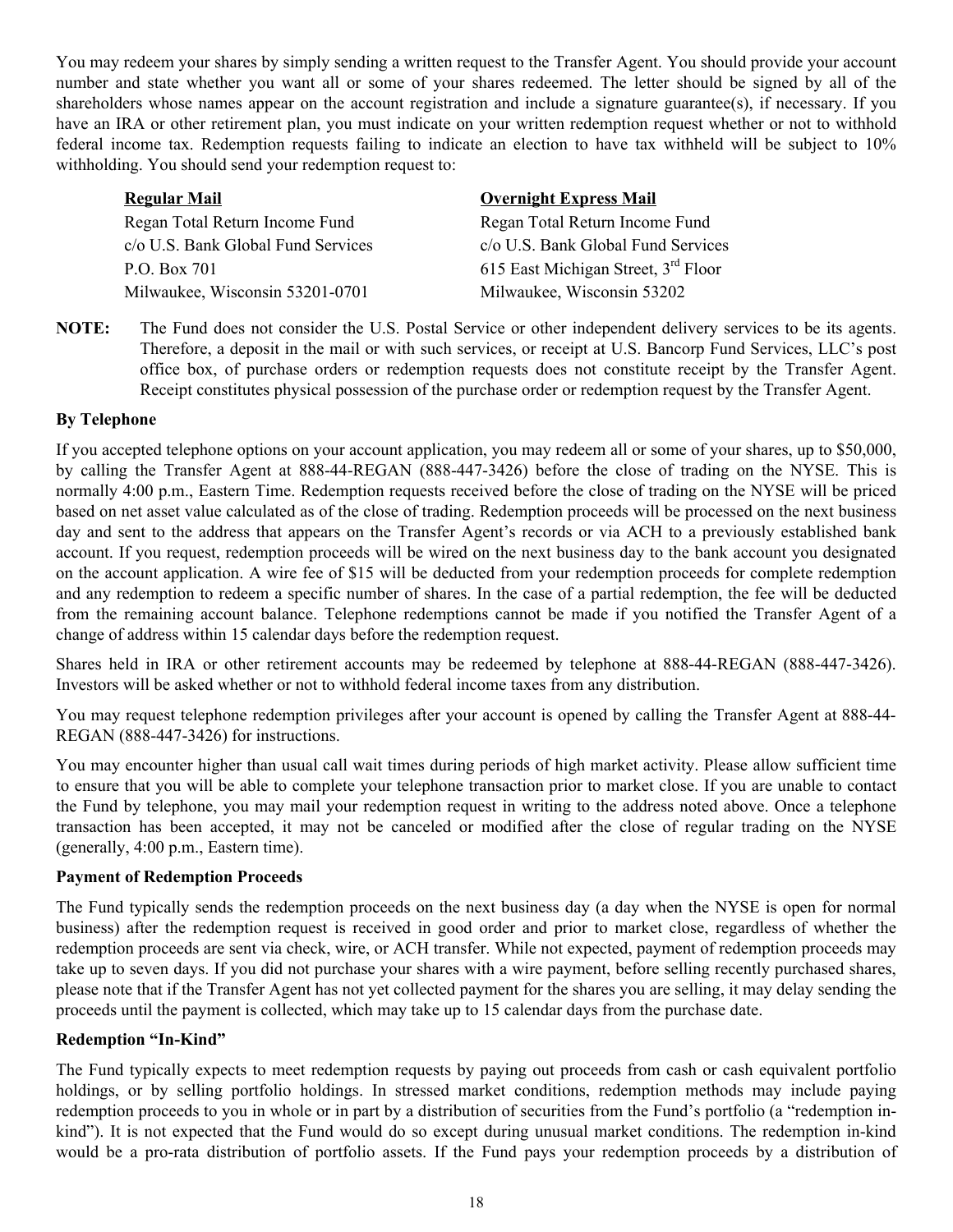<span id="page-20-0"></span>securities, you could incur brokerage or other charges in converting the securities to cash and will bear any market risks associated with such securities until they are converted into cash. A redemption in-kind is treated as a taxable transaction and a sale of the redeemed shares, generally resulting in capital gain or loss to you, subject to certain loss limitation rules. If the Fund held illiquid securities, such distribution may contain a pro rata portion of such illiquid securities or the Fund may determine, based on a materiality assessment, not to include illiquid securities in the in-kind redemption. If such securities are included in the distribution, shareholders may not be able to liquidate such securities and may be required to hold such securities indefinitely.

## **Signature Guarantees**

Signature guarantees will generally be accepted from domestic banks, brokers, dealers, credit unions, national securities exchanges, registered securities associations, clearing agencies and savings associations, as well as from participants in the New York Stock Exchange Medallion Signature Program and the Securities Transfer Agents Medallion Program. *A notary public is not an acceptable signature guarantor.*

A signature guarantee from either a Medallion program member or a non-Medallion program member is required to redeem shares in the following situations:

- If ownership is changed on your account;
- When redemption proceeds are payable or sent to any person, address or bank account not on record;
- When a redemption request is received by the Transfer Agent and the account address has changed within the last 15 calendar days; and
- For all redemptions in excess of \$50,000 from any shareholder account, including IRAs.

In addition to the situations described above, the Fund and/or the Transfer Agent reserve the right to require a signature guarantee in other instances based on the circumstances relative to the particular situation. The Fund may waive any of the above requirements in certain instances such as when the security holder requesting the redemption is well-known to the Adviser or has a well-established business relationship with the Adviser.

Non-financial transactions, including establishing or modifying certain services on an account, may require a signature guarantee, signature verification from a Signature Validation Program member, or other acceptable form of authentication from a financial institution source.

#### **Other Information about Redemptions**

The Fund may redeem the shares in your account if the value of your account falls below \$500 as a result of redemptions you have made. This does not apply to retirement plan or Uniform Gifts or Transfers to Minors Act accounts. You will be notified that the value of your account is less than \$500 before the Fund makes an involuntary redemption. You will then have 30 days in which to make an additional investment to bring the value of your account to at least \$500 before the Fund takes any action.

## **DIVIDENDS AND DISTRIBUTIONS**

The Fund may make an additional payment of dividends or distributions of capital gains if it deems it necessary for federal income tax purposes or otherwise desirable at any other time of the year. The Fund intends to pay out dividends, if any, quarterly, and distribute any net realized capital gains to its shareholders at least annually.

All distributions will be reinvested in Fund shares unless you choose one of the following options: (1) receive dividends in cash while reinvesting capital gain distributions in additional Fund shares; (2) reinvest dividends in additional Fund shares and receive capital gains in cash; or (3) receive all distributions in cash.

If you elect to receive distributions in cash and the U.S. Postal Service cannot deliver the check, or if a check remains outstanding for six months, the Fund reserves the right to reinvest the distribution check in your account, at the applicable Fund's current NAV per share, and to reinvest all subsequent distributions. If you wish to change your distribution option, notify the Transfer Agent in writing or by telephone at least 5 days prior to the payment date for the distribution.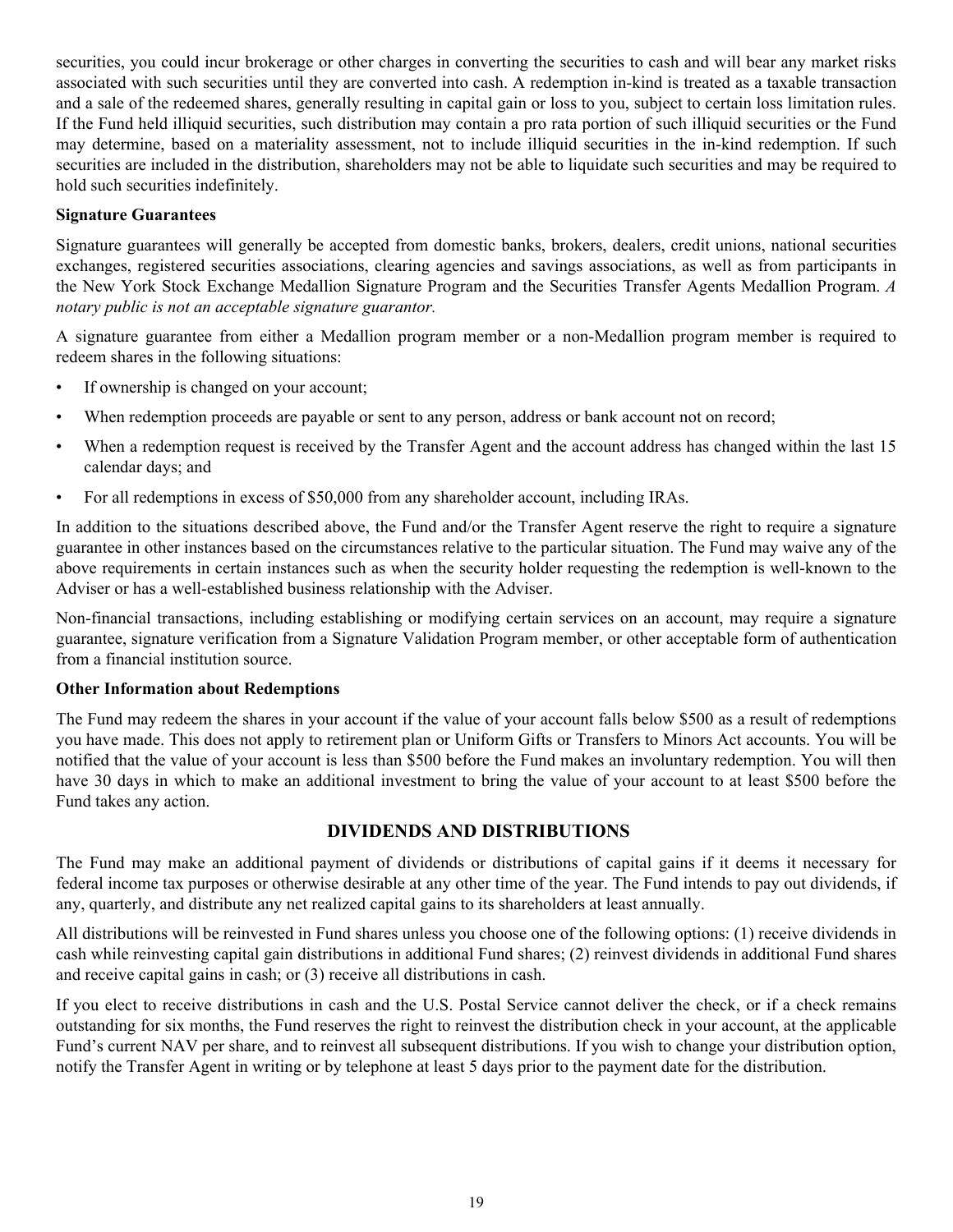## **TOOLS TO COMBAT FREQUENT TRANSACTIONS**

<span id="page-21-0"></span>The Board has adopted policies and procedures to prevent frequent transactions in the Fund. The Fund discourages excessive, short-term trading and other abusive trading practices that may disrupt portfolio management strategies and harm the Fund's performance. The Fund takes steps to reduce the frequency and effect of these activities in the Fund. These steps include monitoring trading practices and using fair value pricing. Although these efforts are designed to discourage abusive trading practices, these tools cannot eliminate the possibility that such activity may occur. Further, while the Fund makes efforts to identify and restrict frequent trading, the Fund receives purchase and sale orders through financial intermediaries and cannot always know or detect frequent trading that may be facilitated by the use of intermediaries or the use of group or omnibus accounts by those intermediaries. The Fund seeks to exercise its judgment in implementing these tools to the best of its abilities in a manner that the Fund believes is consistent with shareholder interests.

## **Monitoring Trading Practices**

The Fund monitors selected trades in an effort to detect excessive short-term trading activities. If, as a result of this monitoring, the Fund believes that a shareholder has engaged in excessive short-term trading, it may, in its discretion, ask the shareholder to stop such activities or refuse to process purchases in the shareholder's accounts. In making such judgments, the Fund seeks to act in a manner that it believes is consistent with the best interests of shareholders. Due to the complexity and subjectivity involved in identifying abusive trading activity and the volume of shareholder transactions the Fund handles, there can be no assurance that the Fund's efforts will identify all trades or trading practices that may be considered abusive. In addition, the Fund's ability to monitor trades that are placed by individual shareholders within group or omnibus accounts maintained by financial intermediaries is limited because the Fund does not have simultaneous access to the underlying shareholder account information.

In compliance with Rule 22c-2 of the 1940 Act, the Fund's Distributor, on behalf of the Fund, has entered into written agreements with each of the Fund's financial intermediaries, under which the intermediary must, upon request, provide the Fund with certain shareholder and identity trading information so that the Fund can enforce its market timing policies.

The Fund employs fair value pricing selectively, as discussed above, to ensure greater accuracy in its daily NAV and to prevent dilution by frequent traders or market timers who seek to take advantage of temporary market anomalies.

## **TAX CONSEQUENCES**

Below the Fund has summarized some important tax issues that affect the Fund and its shareholders. The summary is based on current tax law, which may be changed by legislative, judicial or administrative action. This summary does not apply to shares held in an IRA or other tax-qualified plans, which are generally not subject to current tax. Transactions relating to shares held in such accounts may, however, be taxable at some time in the future. You should consult your tax adviser for further information regarding federal, state, local and/or foreign tax consequences relevant to your specific situation.

The Fund will typically make any distributions of dividends quarterly and capital gains annually. Dividends of net investment income and distributions from the Fund's net short-term capital gains are taxable to you as ordinary income or, in some cases, as qualified dividend income. Distributions from the Fund's net capital gain (the excess of its net long-term capital gains over its net short-term capital losses) are generally taxable to non-corporate shareholders at rates of up to 20%, regardless of how long the shareholders held their respective shares in the Fund. You will be taxed in the same manner whether you receive your dividends and capital gain distributions in cash or reinvest them in additional Fund shares.

Because the Fund will invest in debt securities and not in equity securities of corporations, Fund distributions will generally not be eligible for the reduced rates applicable to qualified dividend income applicable to individual shareholders or the corporate dividends-received deduction for corporate shareholders.

A Medicare contribution tax of 3.8% applies to all or a portion of net investment income of U.S. individuals with income exceeding specified thresholds, and to all or a portion of undistributed net investment income of certain estates and trusts. Net investment income generally includes for this purpose dividends and capital gain distributions paid by the Fund and gain on the redemption of Fund shares.

Any dividend or capital gain distribution paid by the Fund has the effect of reducing the NAV per share on the exdividend date by the amount of the dividend or capital gain distribution. You should note that a dividend or capital gain distribution paid on shares purchased shortly before that dividend or capital gain distribution was declared will be subject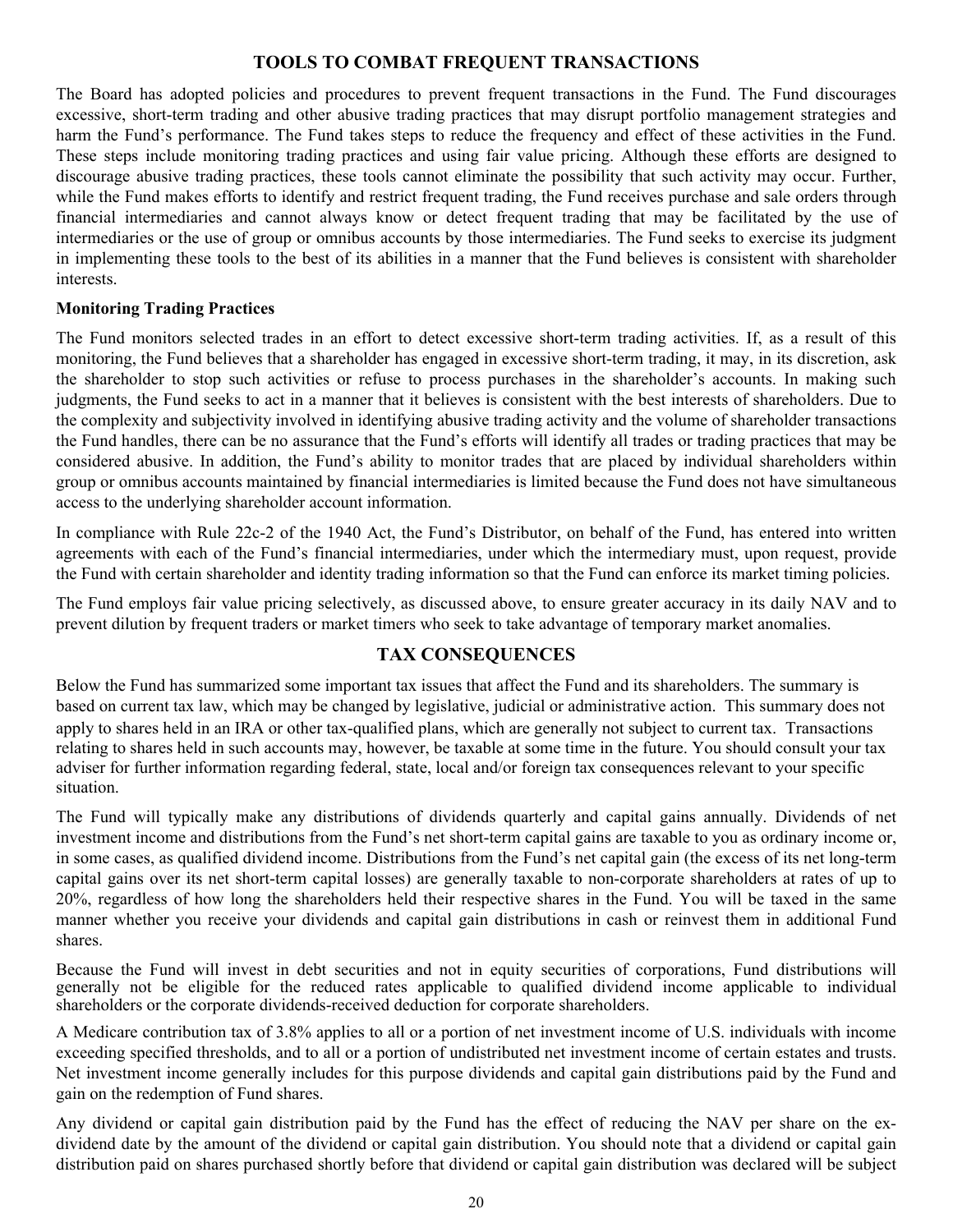<span id="page-22-0"></span>to income taxes even though the dividend or capital gain distribution represents, in substance, a partial return of capital to you.

Although distributions are generally taxable when received, certain distributions declared in October, November, or December to shareholders of record on a specified date in such a month but paid the following January are taxable as if received in December of the year in which the dividend is declared

The Fund (or its administrative agent) will send you a report annually summarizing the amount and tax aspects of your distributions.

By law, the Fund must withhold as backup withholding a percentage of your taxable distributions and redemption proceeds if you (1) have provided the Fund either an incorrect tax identification number or no number at all, (2) are subject to backup withholding by the Internal Revenue Service ("IRS") for failure to properly report payments of interest or dividends, (3) have failed to certify to the Fund that you are not subject to backup withholding, or (4) have not certified to the Fund that you are a U.S. person (including a U.S. resident alien). The backup withholding rate is 24% for taxable years beginning after December 31, 2017 and before January 1, 2026. Backup withholding will not, however, be applied to payments that have been subject to the 30% withholding tax applicable to shareholders who are neither citizens nor residents of the United States.

The Fund will be required to report to the IRS all distributions of taxable income and capital gains as well as gross proceeds from the redemption of Fund shares, except in the case of exempt shareholders, which includes most corporations. The Fund will also be required to report tax basis information for such shares and indicate whether these shares had a short-term or long-term holding period. If a shareholder has a different basis for different shares of the Fund in the same account (*e.g.*, if a shareholder purchased shares in the same account at different times for different prices), the Fund calculates the basis of the shares sold using its default method unless the shareholder has properly elected to use a different method. The Fund's default method for calculating basis is the Average Cost method, under which the Fund averages the purchase price of acquired shares. A shareholder may elect, on an account-by-account basis, to use a method other than Average Cost by following procedures established by the Fund or its administrative agent. If such an election is made on or prior to the date of the first exchange or redemption of shares in the account and on or prior to the date that is one year after the shareholder receives notice of the Fund's default method, the new election will generally apply as if the Average Cost method had never been in effect for such account. Shareholders should consult their tax advisers concerning the tax consequences of applying the Average Cost method or electing another method of basis calculation. Shareholders also should carefully review any cost basis information provided to them and make any additional basis, holding period or other adjustments that are required when reporting these amounts on their federal income tax returns.

If you redeem your Fund shares, it is considered a taxable event for you. Depending on the purchase price and the redemption price of the shares you redeem, you may have a gain or a loss on the transaction. You are responsible for any tax liabilities generated by your transaction. The Internal Revenue Code of 1986 limits the deductibility of capital losses in certain circumstances.

An exchange of shares of one Fund for shares of another Fund is considered a sale and generally results in a capital gain or loss for federal income tax purposes, unless you are investing through an IRA, 401(k) or other tax-advantaged account. An exchange of shares of one class directly for shares of another class of the same Fund normally should not be taxable for federal income tax purposes. You should talk to your tax advisor before making an exchange.

To the extent the Fund invests in foreign securities, it may be subject to foreign withholding taxes with respect to dividends or interest the Fund received from sources in foreign countries.

Additional information concerning taxation of the Fund and its shareholders is contained in the SAI. Tax consequences are not the primary consideration of the Fund in making their investment decisions. If you have a tax-advantaged retirement account, you will generally not be subject to federal taxation on any dividends and capital gain distributions until you begin receiving your distributions from your retirement account. **You should consult your own tax adviser concerning federal, state and local tax considerations of an investment in the Fund.** 

## **SHARE CLASS INFORMATION AND DISTRIBUTION ARRANGEMENTS**

## **Description of Class**

The Fund offers two classes of shares – Investor Class and Institutional Class. The different classes of shares represent investments in the same portfolio of securities, but the classes are subject to different expenses as discussed below.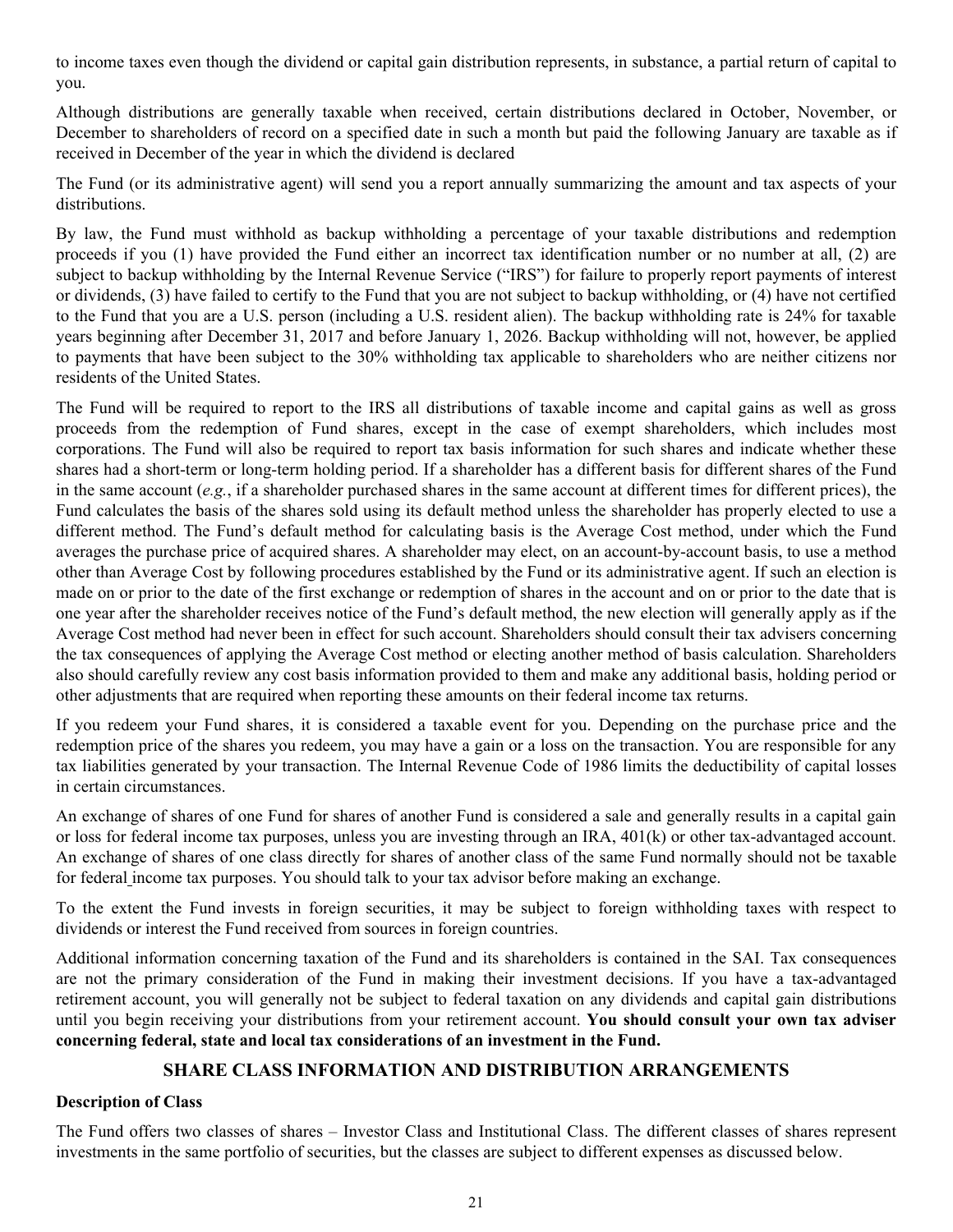## <span id="page-23-0"></span>**Investor Class**

Investor Class shares of the Fund are subject to Rule 12b-1 distribution and service fees of 0.25% of average daily net assets, which are assessed against the shares of the Fund.

#### **Institutional Class**

Institutional Class shares of the Fund are not subject to Rule 12b-1 fees.

## **Distribution Plan (Rule 12b**‑**1)**

The Trust has adopted a plan pursuant to Rule 12b-1 for the Fund's Investor Class only that would allow the Fund to pay fees for the sale, distribution and servicing of its Investor Class. The plan provides for a distribution and servicing fee of up to 0.25% of the Investor Class shares' average daily net assets. Because these fees are paid out over the life of the Fund's Investor Class shares, over time, these fees (to the extent they are accrued and paid) would increase the cost of your investment and may cost you more than paying other types of sales charges.

The Fund has policies and procedures in place for the monitoring of payments to broker-dealers and other financial intermediaries for distribution-related and non-distribution activities such as sub-transfer agent, administrative, and other shareholder servicing services.

#### **Additional Payments to Dealers**

If you purchase shares of the Fund through a broker-dealer or other financial intermediary (such as a bank), the Fund and its related companies may pay the intermediary for the sale of Fund shares and related services. These payments may create a conflict of interest by influencing the broker-dealer or other intermediary and your salesperson to recommend the Fund over another investment. Institutional Class shares may also be available on brokerage platforms of firms that have agreements with the Fund's distributor to offer such shares solely when acting as an agent for the investor. An investor transacting in these programs may be required to pay a commission and/or other forms of compensation to the broker. Ask your salesperson or visit your financial intermediary's website for more information.

## **Distributor**

Quasar Distributors, LLC, a wholly-owned broker-dealer subsidiary of Foreside Financial Group, LLC, is located at 111 E. Kilbourn Avenue, Suite 2200, Milwaukee, Wisconsin 53202, and is the distributor for the shares of the Fund. Quasar is a registered broker-dealer and a member of the Financial Industry Regulatory Authority. Shares of the Fund are offered on a continuous basis.

#### **Service Fees – Other Payments to Third Parties**

The Adviser, out of its own resources, and without additional cost to the Fund or its shareholders, may provide additional cash payments or non-cash compensation to intermediaries who sell shares of the Fund. Such payments and compensation are in addition to service fees paid by the Fund. These additional cash payments are generally made to intermediaries that provide shareholder servicing, marketing support and/or access to sales meetings, sales representatives and management representatives of the intermediary. Cash compensation may also be paid to intermediaries for inclusion of the Fund on a sales list, in other sales programs or as an expense reimbursement in cases where the intermediary provides shareholder services to the Fund's shareholders. The Adviser may also pay cash compensation in the form of finder's fees that vary depending on the Fund and the dollar amount of the shares sold.

## **ADDITIONAL INFORMATION**

#### **Inactive Accounts**

The Fund is legally obligated to escheat (or transfer) abandoned property to the appropriate state's unclaimed property administrator in accordance with statutory requirements. The investor's last known address of record determines which state has jurisdiction. Your mutual fund account may be transferred to your state of residence if no activity occurs within your account during the "inactivity period" specified in your state's abandoned property laws.

#### **Fund Mailings**

Statements and reports that the Fund sends to you include the following:

- Confirmation statements (after every transaction that affects your account balance or your account registration);
- Annual and semi-annual shareholder reports (every six months); and
- Quarterly account statements.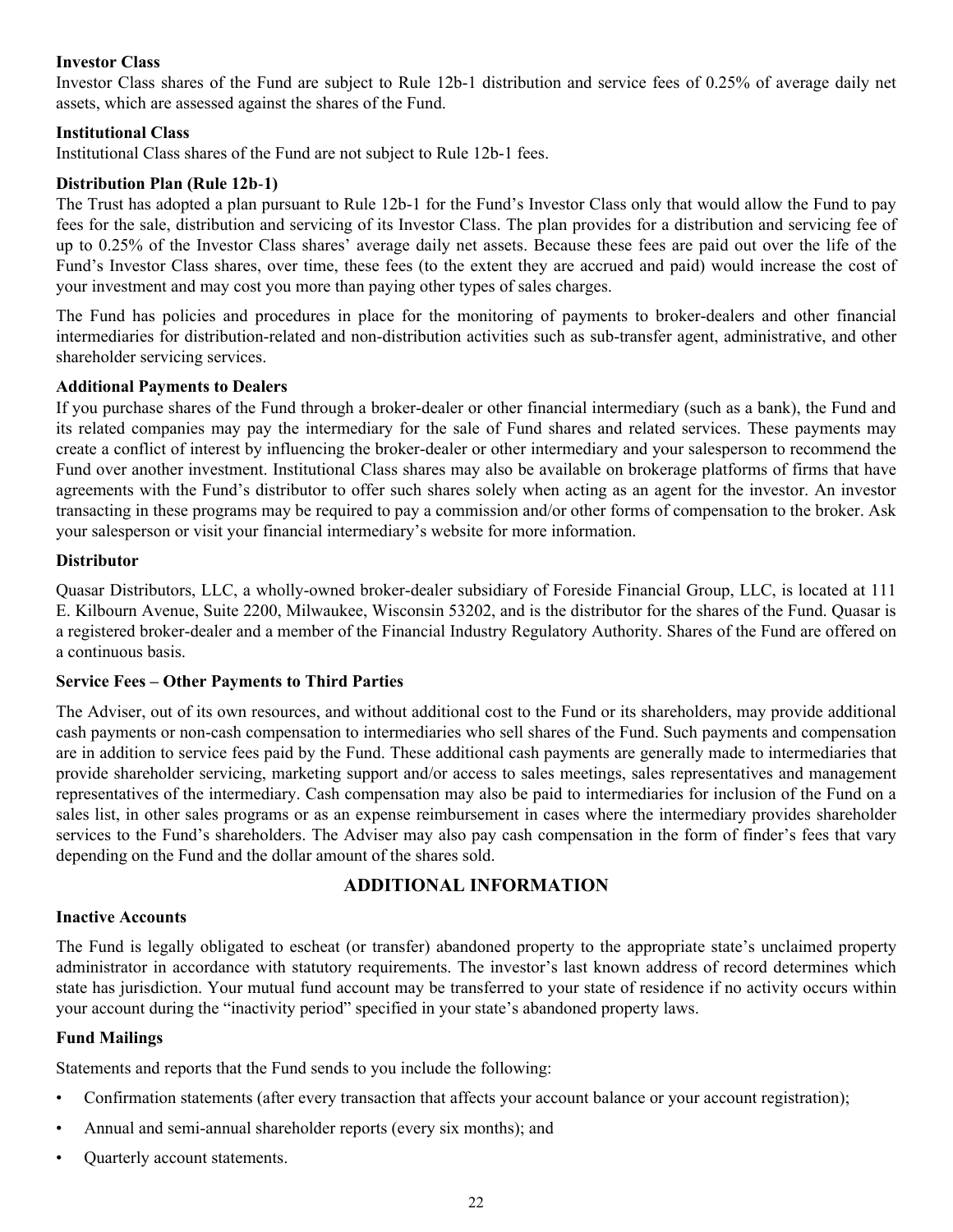It is important that the Fund maintains a correct address for each investor. An incorrect address may cause an investor's account statements and other mailings to be returned to the Fund. Based upon statutory requirements for returned mail, the Fund will attempt to locate the investor or rightful owner of the account. If the Fund is unable to locate the investor, then they will determine whether the investor's account can legally be considered abandoned. Investors with a state of residence in Texas have the ability to designate a representative to receive legislatively required unclaimed property due diligence notifications. Please contact the Texas Comptroller of Public Accounts for further information.

## **Householding**

In an effort to decrease costs, the Fund intends to reduce the number of duplicate prospectuses, annual and semi-annual reports, proxy statements and other similar documents you receive by sending only one copy of each to those addresses shared by two or more accounts and to shareholders the Transfer Agent reasonably believes are from the same family or household. Once implemented, if you would like to discontinue householding for your accounts, please call toll-free at 888-44-REGAN (888-447-3426) to request individual copies of these documents. Once the Transfer Agent receives notice to stop householding, the Transfer Agent will begin sending individual copies thirty days after receiving your request. This policy does not apply to account statements.

## **General Policies**

Some of the following policies are mentioned above. In general, the Fund reserves the right to:

- Refuse, change, discontinue, or temporarily suspend account services, including purchase, or telephone redemption privileges, for any reason;
- Reject any purchase request for any reason. Generally, the Fund will do this if the purchase is disruptive to the efficient management of the Fund (due to the timing of the investment or an investor's history of excessive trading);
- Redeem all shares in your account if your balance falls below the minimum initial investment amount due to redemption activity. If, within 30 days of the Fund's written request, you have not increased your account balance, you may be required to redeem your shares. The Fund will not require you to redeem shares if the value of your account drops below the investment minimum due to fluctuations of NAV;
- Delay paying redemption proceeds for more than seven calendar days after receiving a request under the circumstances described below; and
- Reject any purchase or redemption request that does not contain all required documentation and is not in good order.

Before redeeming recently purchased shares, please note that if the Transfer Agent has not yet collected payment for the shares you are redeeming, it may delay sending the proceeds until the payment is collected, which may take up to 15 calendar days from the purchase date. This delay will not apply if you purchased your shares via wire payment. Furthermore, there are certain times when you may be unable to redeem the Fund's shares or receive proceeds. Specifically, the Fund may suspend the right to redeem shares or postpone the date of payment upon redemption for more than seven calendar days for:

- 1. any period during which the NYSE is closed (other than customary week-end or holiday closings) or trading on the NYSE is restricted;
- 2. any period during which an emergency exists as a result of which disposal by the Fund of securities it owns is not reasonably practicable or it is not reasonably practicable for the Fund fairly to determine the value of its net assets; or
- 3. such other periods as the SEC may permit for the protection of the Fund's shareholders.

If you accepted telephone options on the account application or in a letter to the Fund, you may be responsible for any fraudulent telephone orders as long as the Fund has taken reasonable precautions to verify your identity. Before executing an instruction received by telephone, the Transfer Agent will use reasonable procedures to confirm that the telephone instructions are genuine. The telephone call may be recorded and the caller may be asked to verify certain personal identification information. If the Fund or its agents follow these procedures, they cannot be held liable for any loss, expense or cost arising out of any telephone redemption request that is reasonably believed to be genuine. This includes fraudulent or unauthorized requests. If an account has more than one owner or authorized person, the Fund will accept telephone instructions from any one owner or authorized person. In addition, once you place a telephone transaction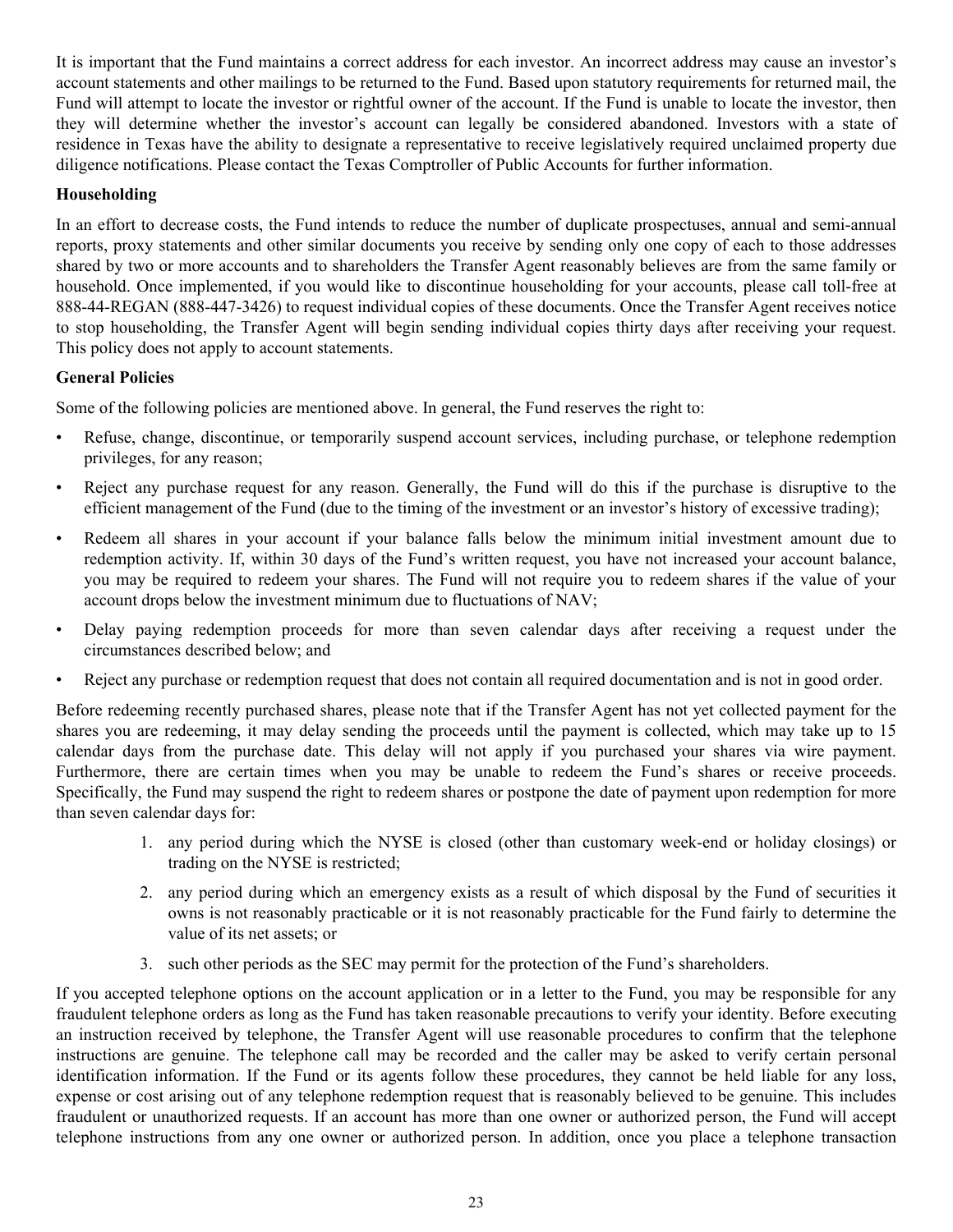<span id="page-25-0"></span>request, it cannot be canceled or modified after the close of regular trading on the NYSE (generally, 4:00 p.m. Eastern time).

## **Financial Highlights**

Financial highlights are not available at this time because the Fund has not commenced operations prior to the date of this Prospectus.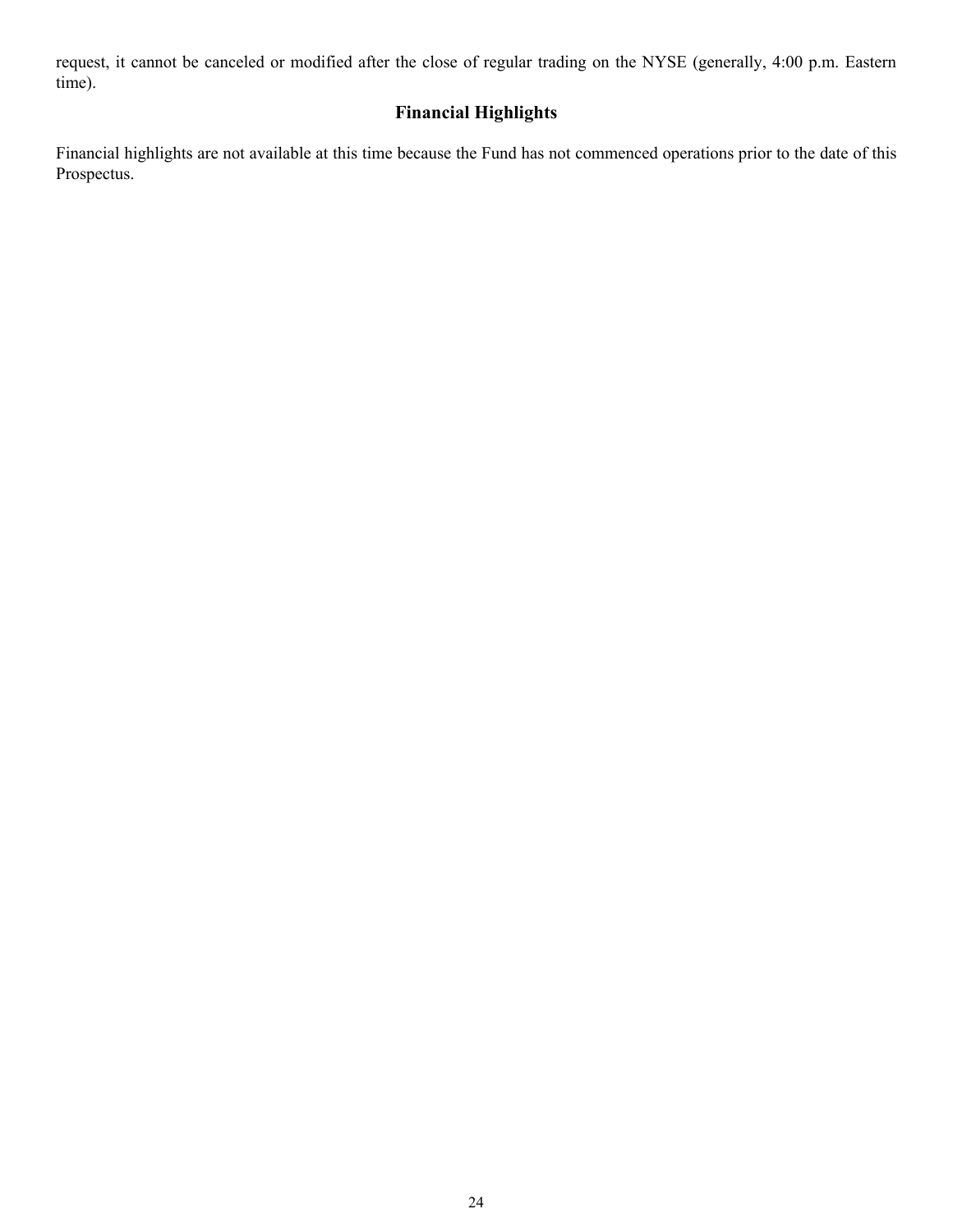## **PRIVACY NOTICE**

<span id="page-26-0"></span>The Fund collects non-public information about you from the following sources:

- Information we receive about you on applications or other forms;
- Information you give us orally; and/or
- Information about your transactions with us or others

We do not disclose any non-public personal information about our customers or former customers without the customer's authorization, except as permitted by law or in response to inquiries from governmental authorities. We may share information with affiliated and unaffiliated third parties with whom we have contracts for servicing the Fund. We will provide unaffiliated third parties with only the information necessary to carry out their assigned responsibilities. We maintain physical, electronic and procedural safeguards to guard your personal information and require third parties to treat your personal information with the same high degree of confidentiality.

In the event that you hold shares of the Fund through a financial intermediary, including, but not limited to, a brokerdealer, bank, or trust company, the privacy policy of your financial intermediary would govern how your non-public personal information would be shared with unaffiliated third parties.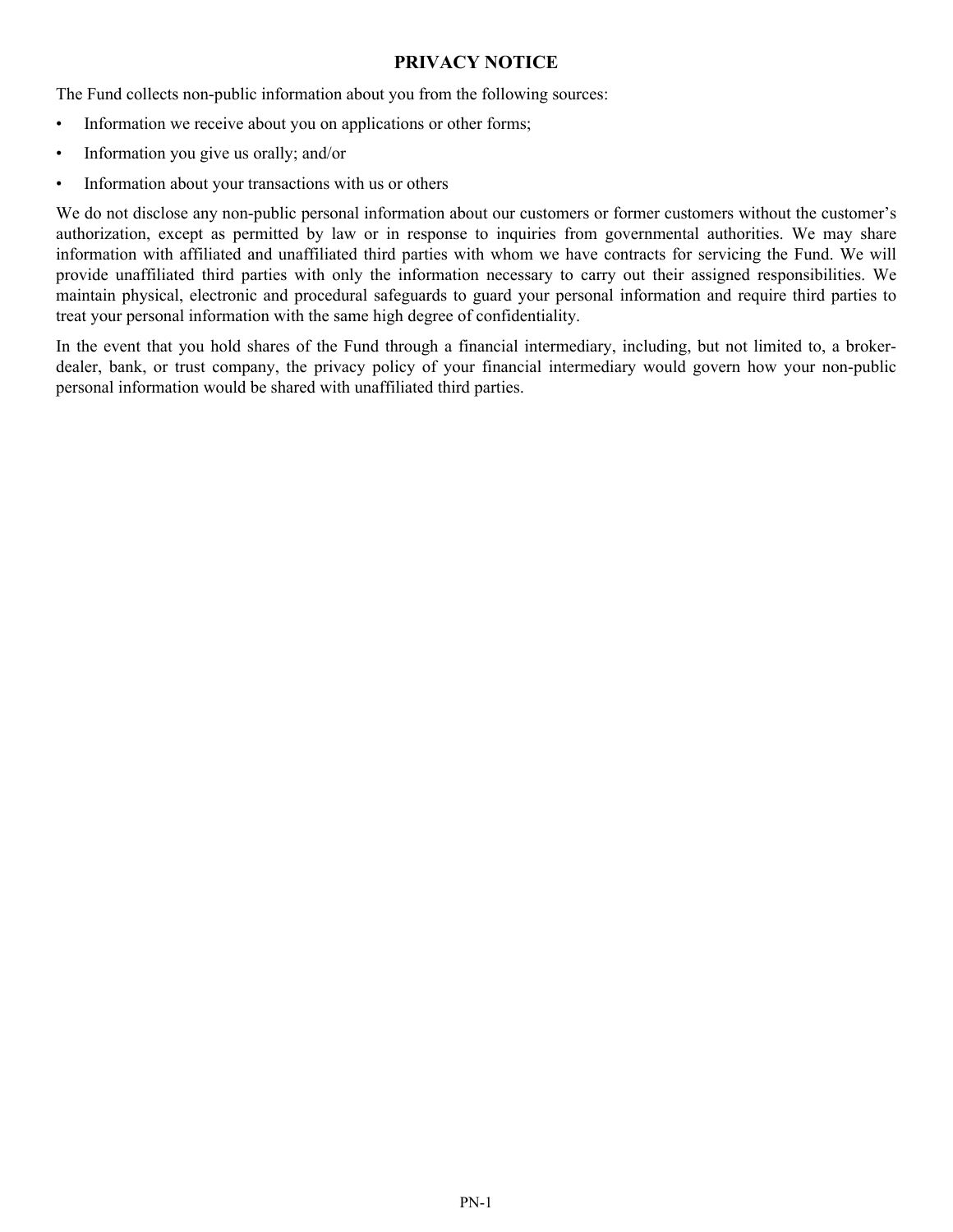## **Investment Adviser**

Regan Capital LLC 8350 North Central Expressway, Suite G108 Dallas, Texas 75206

#### **Distributor**

Quasar Distributors, LLC 111 E. Kilbourn Avenue, Suite 2200 Milwaukee, Wisconsin 53202

#### **Custodian**

U.S. Bank National Association Custody Operations 1555 North Rivercenter Drive, Suite 302 Milwaukee, Wisconsin 53212

#### **Transfer Agent**

U.S. Bancorp Fund Services, LLC 615 East Michigan Street Milwaukee, Wisconsin 53202

#### **Independent Registered Public Accounting Firm**

BBD, LLP 1835 Market Street, 3rd Floor Philadelphia, Pennsylvania 19103

#### **Legal Counsel**

Morgan, Lewis & Bockius LLP 1111 Pennsylvania Avenue NW Washington, D.C. 20004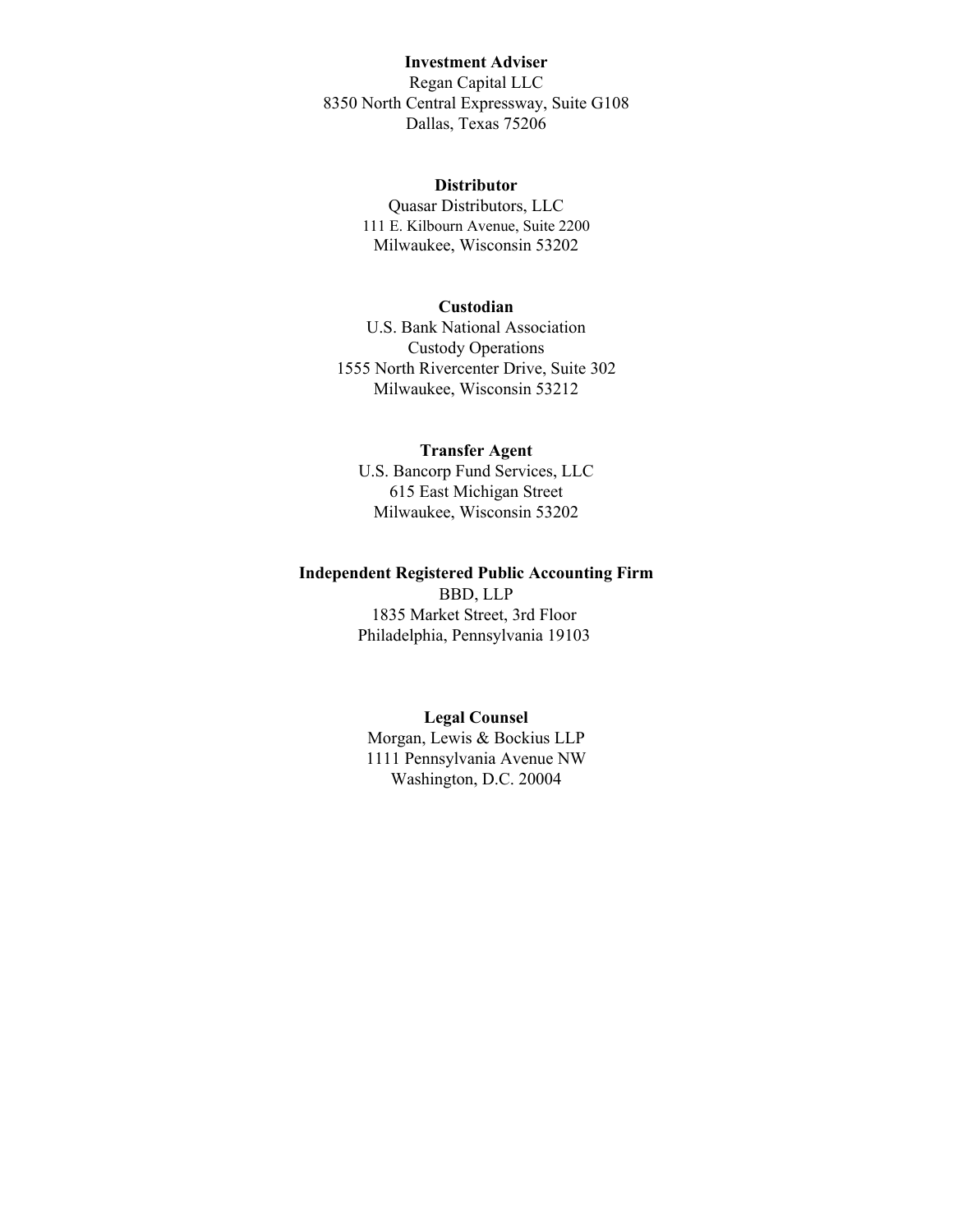## **Regan Funds Regan Total Return Income Fund**

You can find more information about the Fund in the following documents:

### **Statement of Additional Information**

The SAI provides additional details about the investments and techniques of the Fund and certain other additional information. A current SAI is on file with the SEC and is incorporated into this Prospectus by reference. This means that the SAI is legally considered a part of this Prospectus even though it is not physically within this Prospectus.

### **Annual and Semi-Annual Reports**

The Fund's annual and semi-annual reports (collectively, the "Shareholder Reports"), when available, will provide the most recent financial reports and portfolio listings. The annual report will contain a discussion of the market conditions and investment strategies that affected the Fund's performance during the Fund's last fiscal year.

The SAI and the Shareholder Reports will be available free of charge on the Fund's website at www.reganfunds.com. You can obtain a free copy of the SAI and Shareholder Reports, request other information, or make general inquiries about the Fund by calling the Fund toll-free at 888-44-REGAN (888-447-3426) or by writing to:

> Regan Total Return Income Fund c/o U.S. Bank Global Fund Services P.O. Box 701 Milwaukee, Wisconsin 53201-0701

Reports and other information about the Fund are available:

- Free of charge from the SEC's EDGAR database on the SEC's website at http://www.sec.gov; or
- For a duplicating fee, by electronic request at the following e-mail address: publicinfo@sec.gov.

(The Trust's SEC Investment Company Act file number is 811‑21422.)